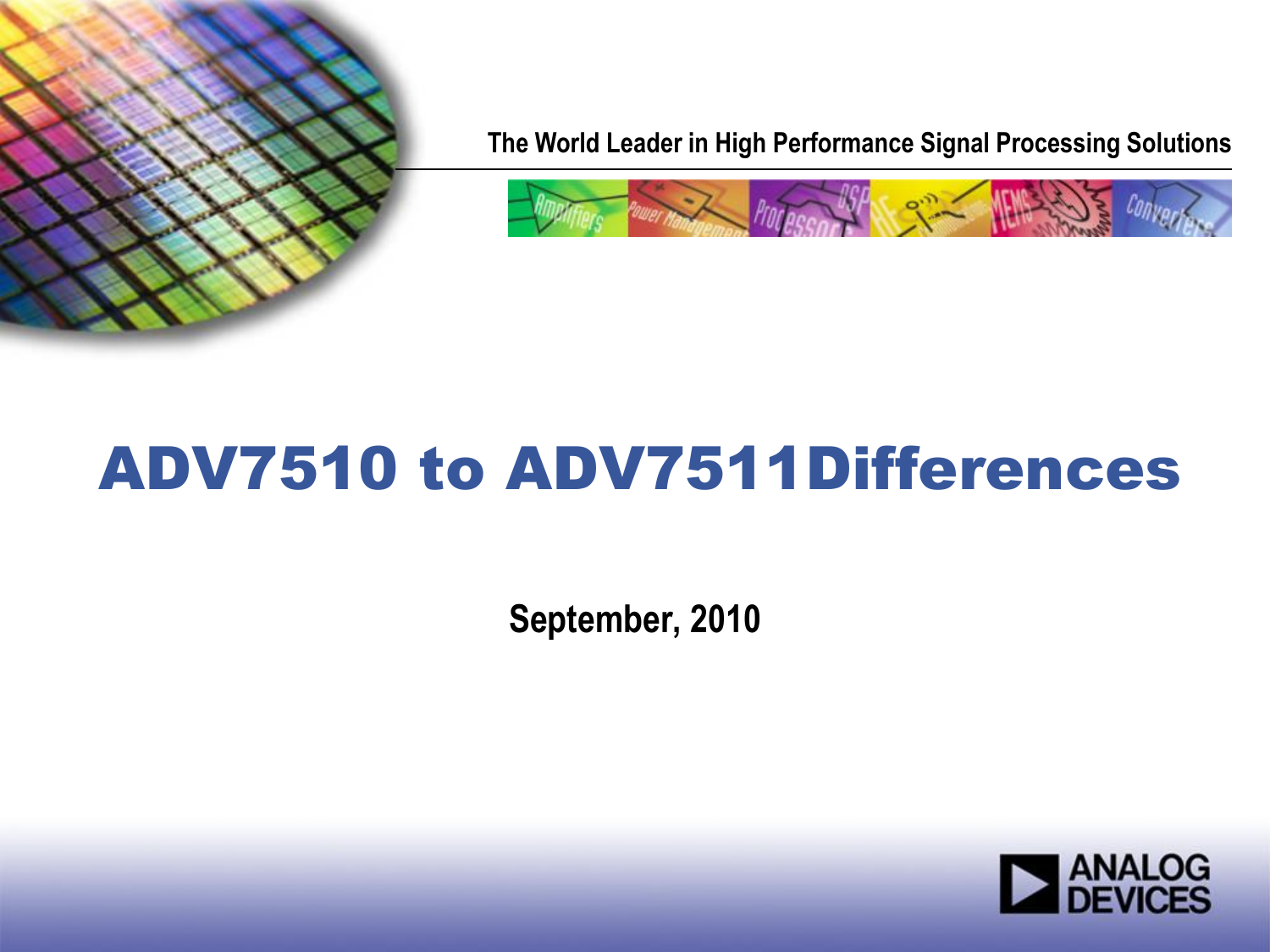

#### **Overview**

- ◆ Pin Out and other Hardware Changes
- **Audio Return Channel**
- **3D Format Support**
- **Improved Electrical Characteristics**
- $\triangle$ **CEC** 
	- **3 Buffers**
	- **HDMI 1.4 CEC Features**
- **HDCP**
- **CSC and Packet Update Feature**
- **Video Input Detection**
- **Video Data Range Clipping**
- **Miscellaneous**
	- **Chip ID and Revision Registers**
	- **TMDS Clock Inversion**
	- **Internal HPD Pulldown**
- **Changes in Fixed Registers**

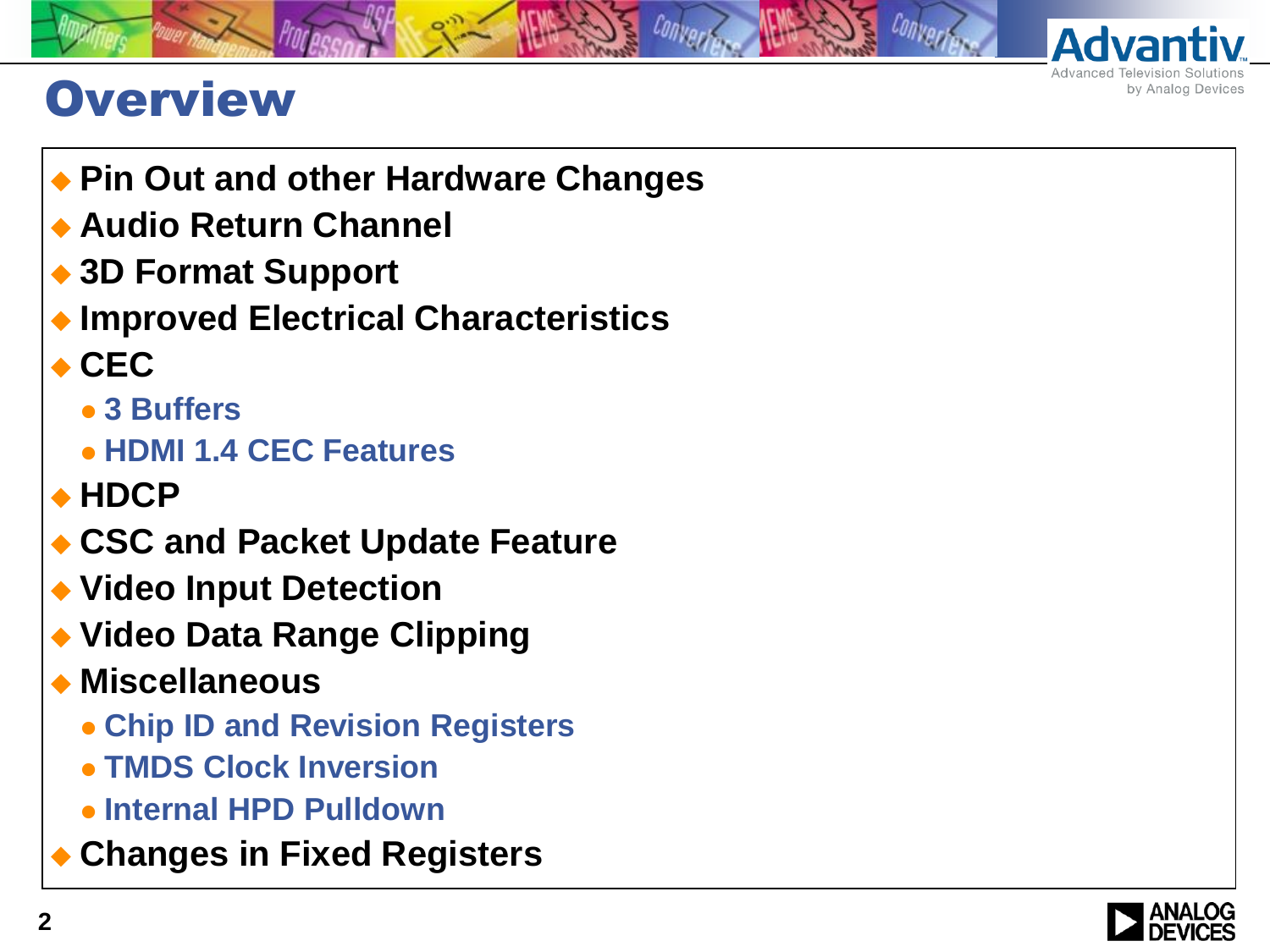

#### Pinout Differences

#### **ADV7511 and ADV7510 share a "pin-similar" 100-pin LQFP package HEAC+/- and SPDIF\_OUT pins added**

**Changed from GND and NC**

**HPD pin now includes an internal pull-down resistor (see slide 24)**



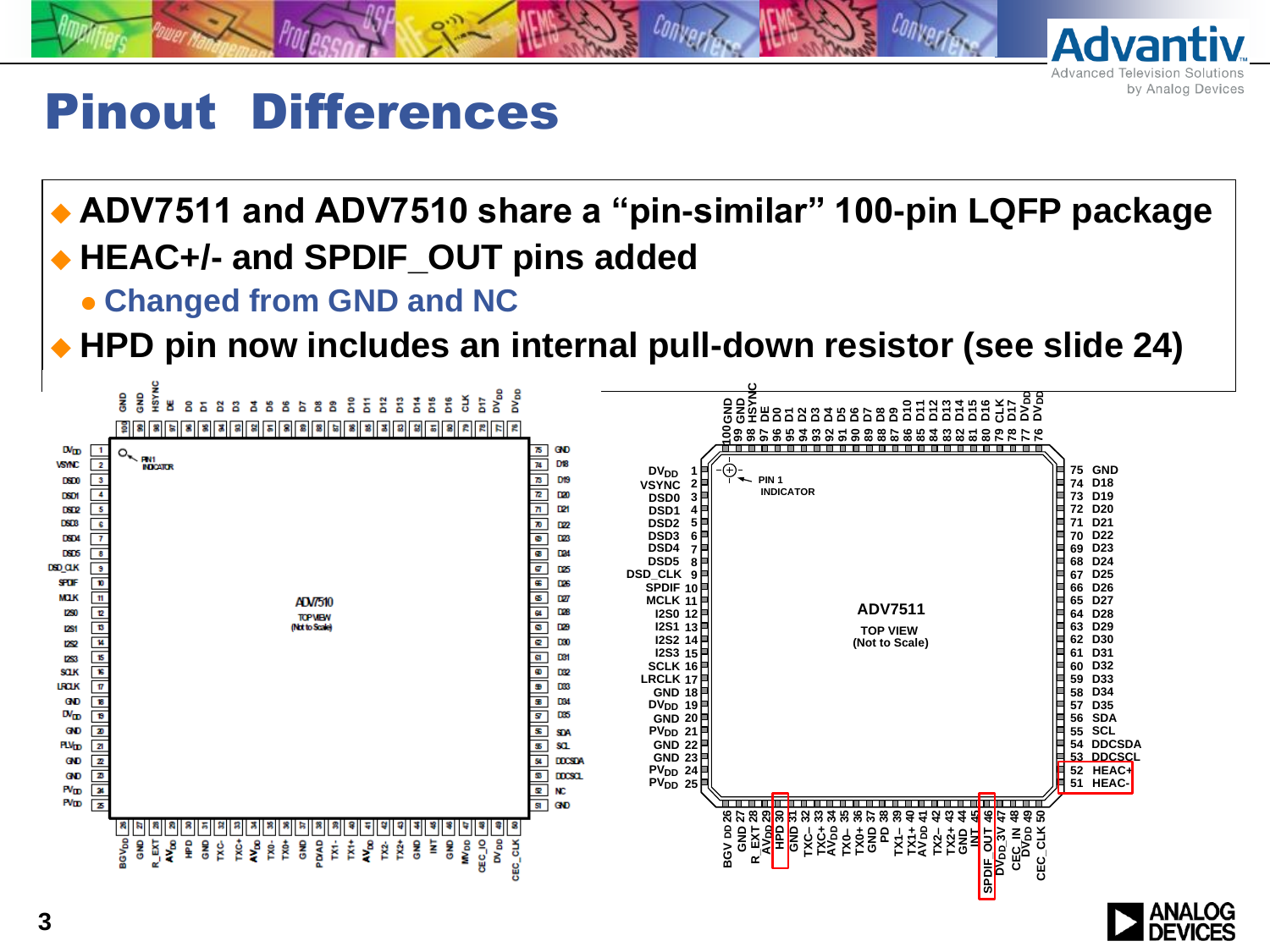

### Audio Return Channel

#### **ADV7511 adds the ARC function from HDMI 1.4a PCB Change**

**Add the following circuit to incorporate the ARC function in hardware**



#### **ARC Registers**

#### Audio Return Channel (ARC) Related Registers (Main Map) Table 75

| Address     | Type | <b>Bits</b> | Default Value   | <b>Register Name</b>          | <b>Function</b>                                                                                                       |  |
|-------------|------|-------------|-----------------|-------------------------------|-----------------------------------------------------------------------------------------------------------------------|--|
| 0xDF<br>R/W |      | $^{[7]}$    | <b>Ussanare</b> | <b>ARC Mode Select</b>        | ARC Single Ended or Common Mode Selection, ARC Disable<br>$0 =$ Common Mode ARC Input<br>$1 =$ Single Ended ARC Input |  |
|             |      | [0]         | 滑稽 地质 地质质 十     | <b>ARC Power Down Control</b> | ARC Power Down Control<br>$0 = ARC$ Powered up<br>$1 = ARC$ in Power Down                                             |  |

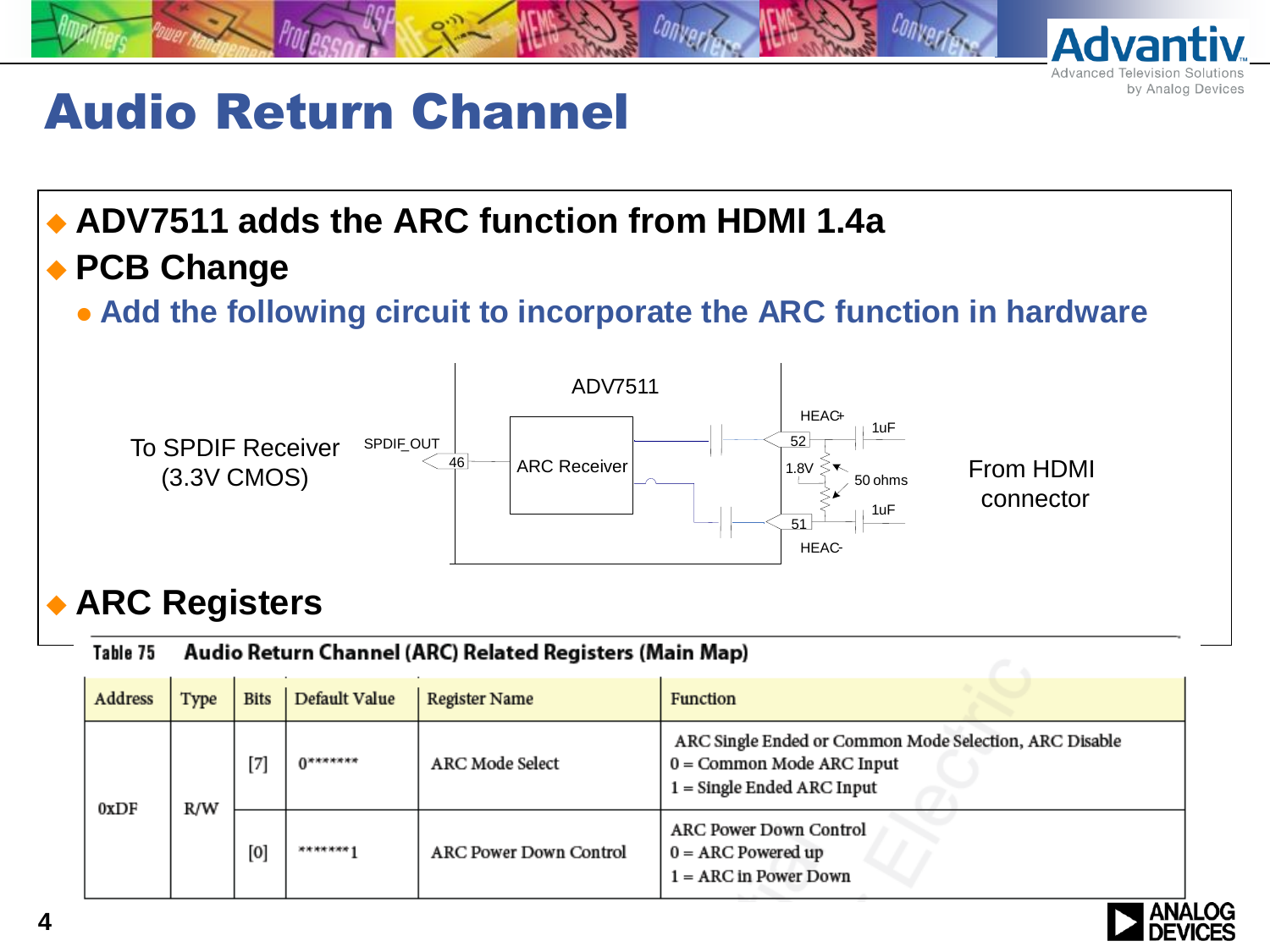

# 3D Format Support (1)

- **ADV7510 does not work with all 3D structures at all resolutions**
- **ADV7511 works with all 3D structures at all video resolutions defined in CEA 861E, assuming the TMDS clock is within the allowable range for the ADV7511 (< 225 MHz)**
- **Registers for DE Generation, Embedded Sync Generation, and Sync Adjustment have been expanded in order to support all 3D modes. This is shown in the following tables:**
	- **DE Generation**

| <b>Parameter</b>     | <b>ADV7510</b>                | <b>ADV7511</b>                            |
|----------------------|-------------------------------|-------------------------------------------|
| <b>Hsync Delay</b>   | 10 bit: (0x35[7:0],0x36[7:6]) | 11 bit: $(0xFB[7], 0x35[7:0], 0x36[7:6])$ |
| <b>Vsync Delay</b>   | 6 bit: $(0x36[5:0])$          | 8 bit: (0xFB[6:5], 0x36[5:0]              |
| <b>Active Width</b>  | 12 bit: (0x37[4:0],0x38[7:1]) | 13 bit: $(0xFB[4], 0x37[4:0], 0x38[7:1])$ |
| <b>Active Height</b> | 12 bit: (0x39[7:0],0x3A[7:4]) | 13 bit: (0xFB[3], 0x39[7:0],0x3A[7:4])    |

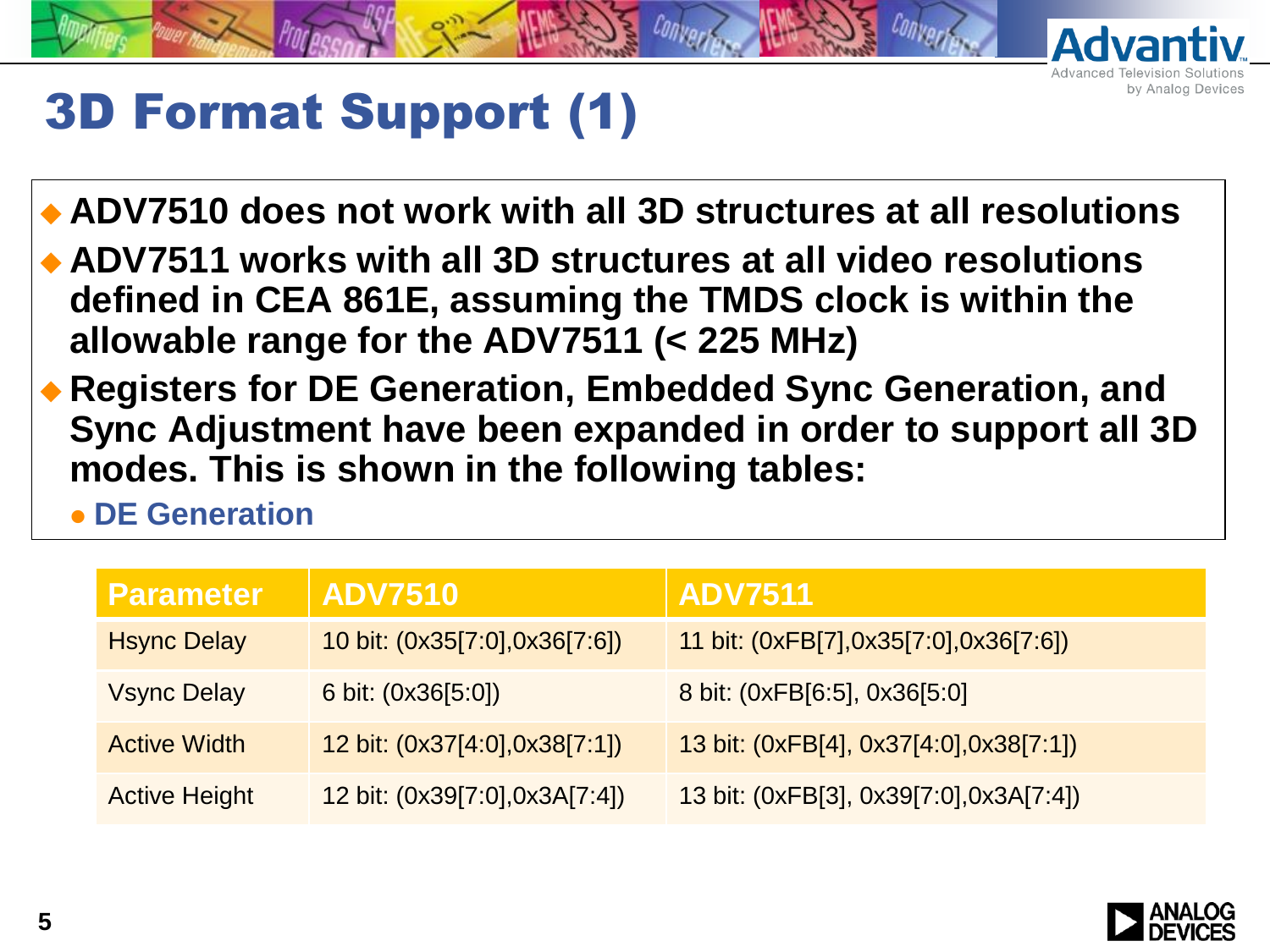

# 3D Format Support (2)

#### **• Sync Adjustment**

| <b>Parameter</b>       | <b>ADV7510</b>                    | <b>ADV7511</b>                                      |
|------------------------|-----------------------------------|-----------------------------------------------------|
| <b>Hsync Placement</b> | 10 bit:<br>(0xD7[7:0], 0xD8[7:6]) | $13$ bit:<br>(0xFA[4:2], 0xD7[7:0], 0xD8[7:6])      |
| <b>Vsync Window</b>    | 9 bit:<br>(0xDC[4:0], 0xDD[7:4])  | <b>11 bit:</b><br>(0xFA[1:0], 0xDC[4:0], 0xDD[7:4]) |

**Embedded Sync Decoding**

| Parameter                       | ADV7510                | <b>ADV7511</b>                                      |
|---------------------------------|------------------------|-----------------------------------------------------|
| <b>H</b> sync Placement 10 bit: | (0x30[7:0], 0x31[7:6]) | <b>13 bit:</b><br>(0xFA[7:5], 0x30[7:0], 0x31[7:6]) |

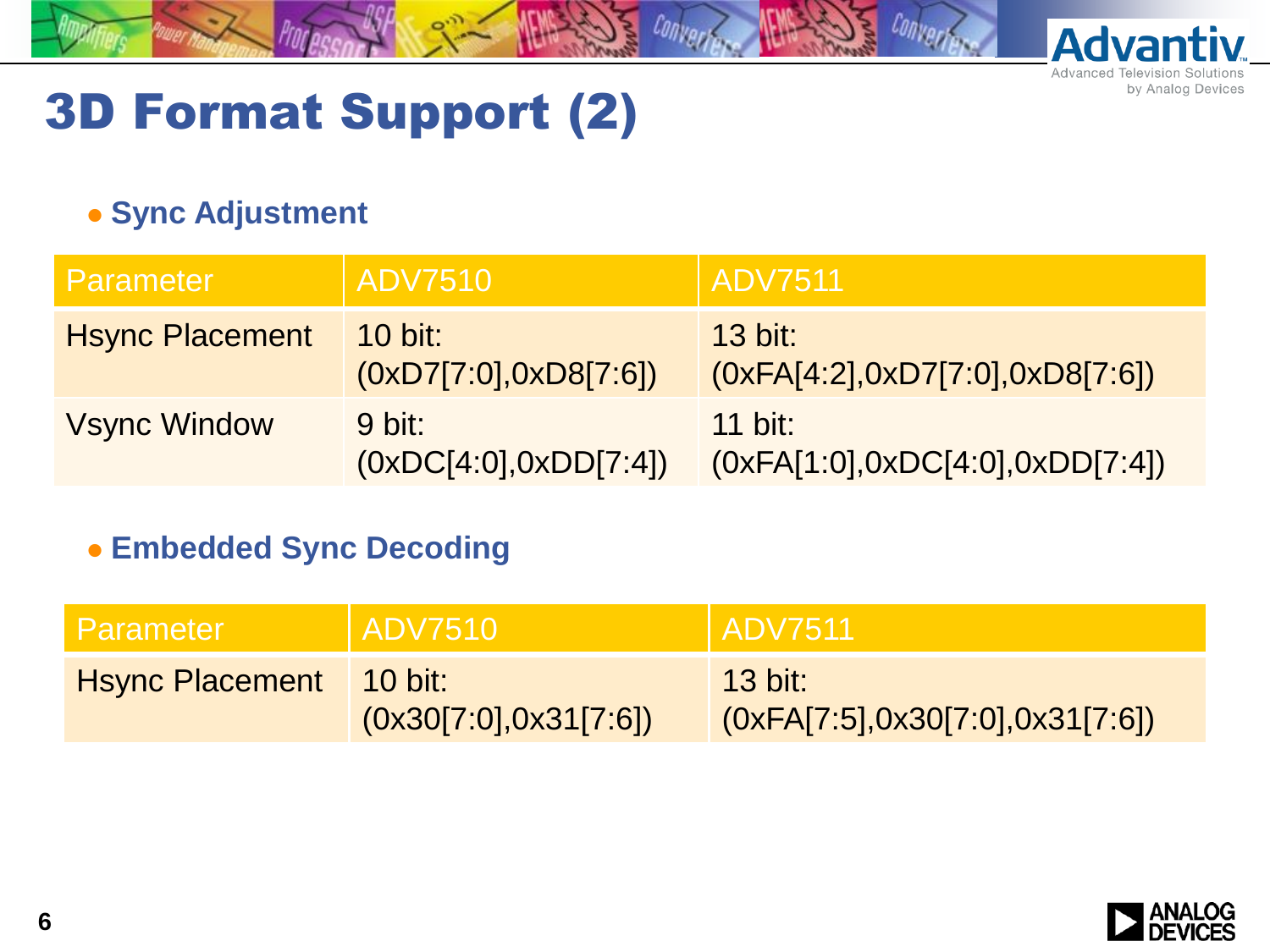

# Improved Electrical Characteristics

- **Rise time and fall time have been decreased for more margin on the 1080p 12-bit color eye diagram.**
- **The R\_EXT sensitivity to noise has been decreased**
- **ESD protection has been improved on the R\_EXT pin**



by Analog Devices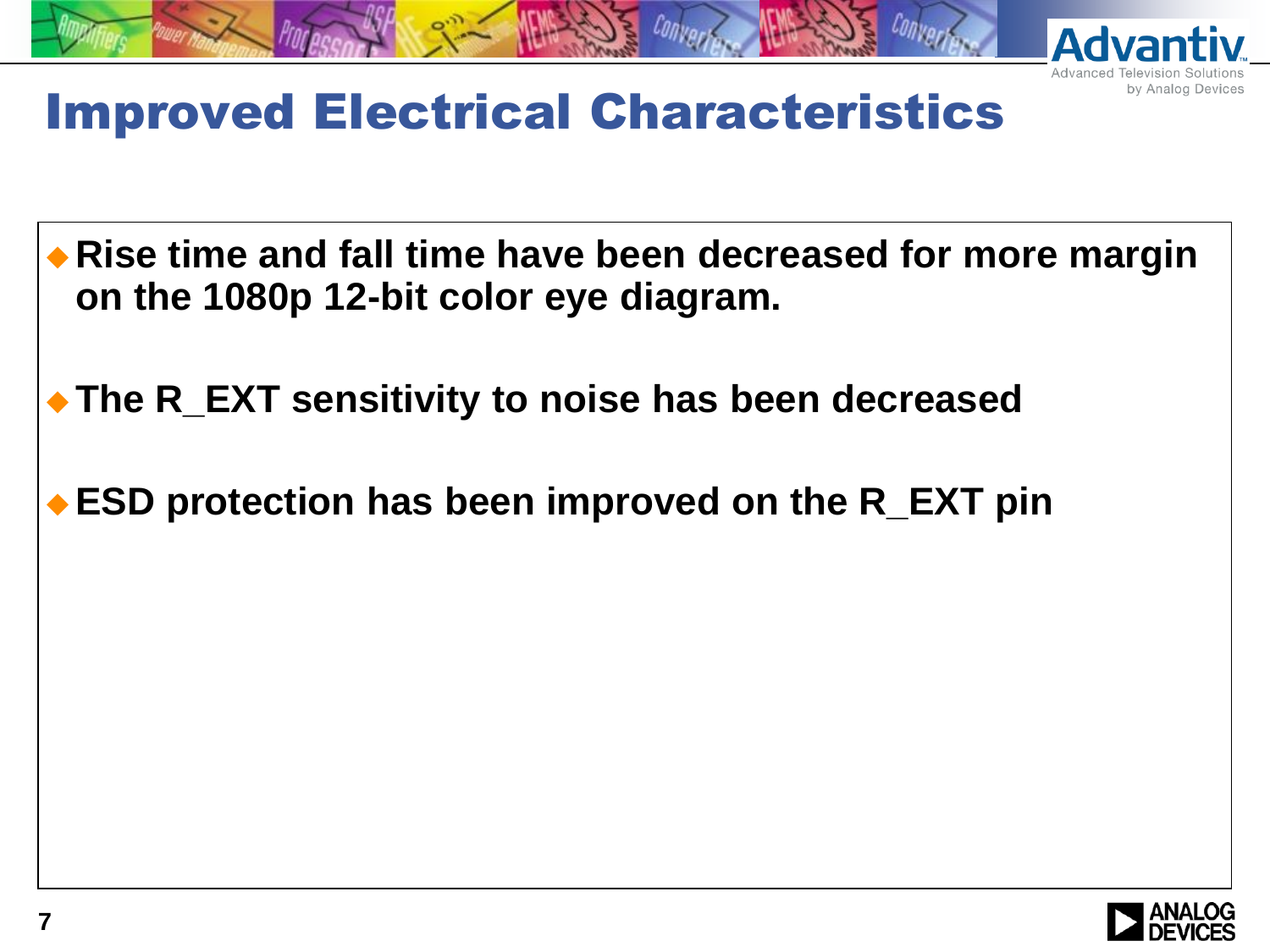

by Analog Devices

# CEC Section Functionality Changes

- ◆ 2 Rx message buffers added
- ◆ I2C Controls to handle 2 buffers are added (detailed in **Register Changes section)**
- **Interrupts for user defined Op Codes are added**
- ◆ Rx Enable is now a read only bit. It does not need to be **written to enable the Rx.**
- **Tx Enable is no longer self clearing, and must be cleared manually**

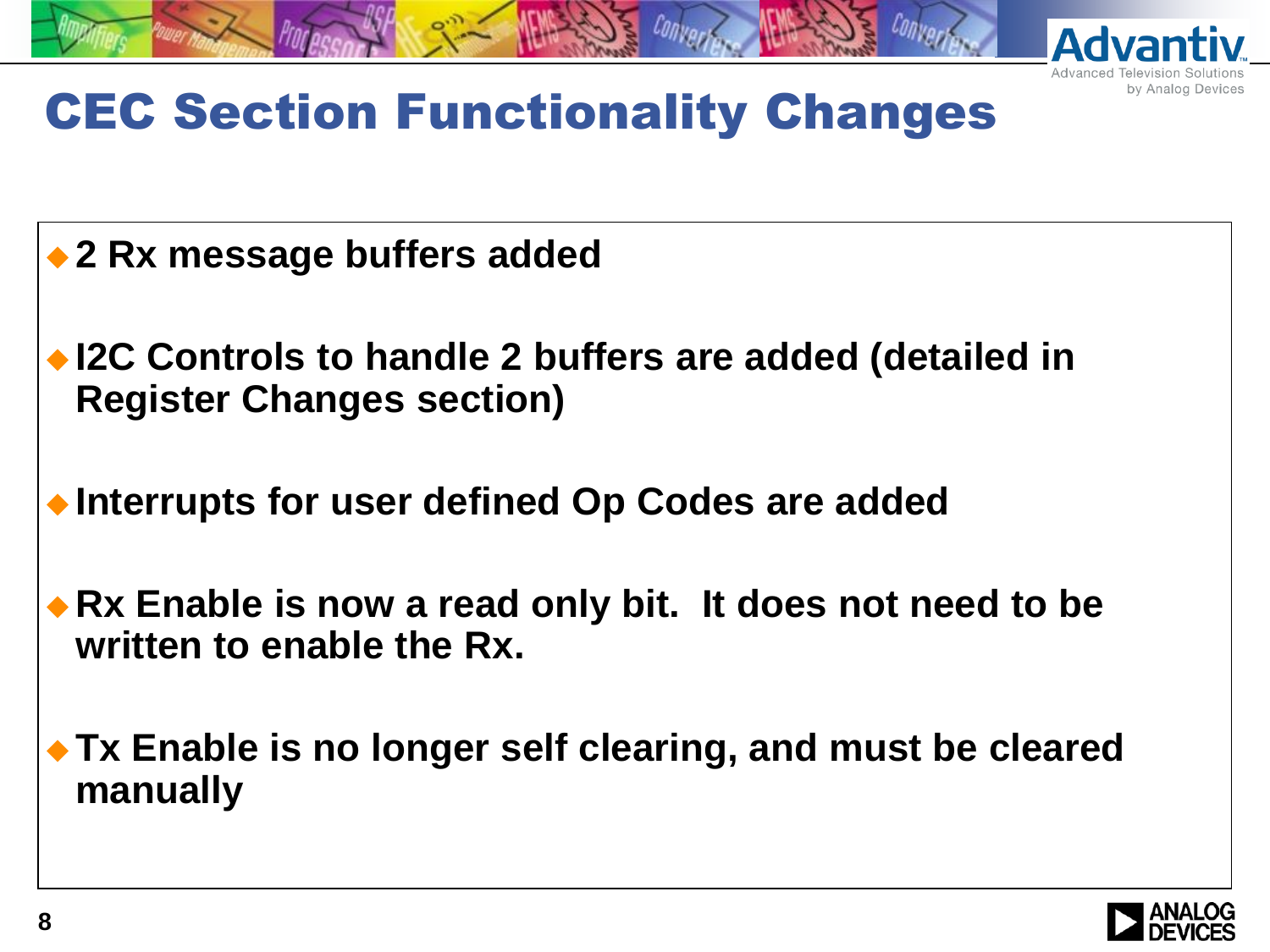# CEC Register Map Changes - CEC Rx (1)

 **To make room for register controls for the additional CEC Rx buffers, the CEC timing related registers in the CEC Register Map were moved from 0x27-0x52 to 0x4B – 0x76**

| <b>Address</b> | <b>Type Bits</b> |                             | <b>Register Name</b>                     |
|----------------|------------------|-----------------------------|------------------------------------------|
|                |                  | [6:4]                       | <b>Logical Address Mask</b>              |
|                |                  | $\lceil 3 \rceil$           | Error Report Mode                        |
| 0x27           | R/W              | $\overline{2}$              | <b>Error Detect Mode</b>                 |
|                |                  | [1]                         | Force NACK                               |
|                |                  | $\overline{101}$            | Force Ignore                             |
| 0x28           | R/W              | $\overline{[7:4]}$          | Logical Address1                         |
|                |                  | [3:0]                       | Logical Address0                         |
| 0x29           | R/W              | $\overline{3:0}$            | Logical Address2<br><b>Clock Divider</b> |
| 0x2A           | R/W              | $\overline{[7:2]}$<br>[1:0] | Power Mode                               |
| 0x2B           | R/W              | $\overline{[5:0]}$          | Glitch Filter Ctrl                       |
| 0x2C           | R/W              | [0]                         | <b>Soft Reset</b>                        |
| $0x2D-0x2E$    | R/W              | [15:0]                      | <b>St Total</b>                          |
| $0x2F-0x30$    | R/W              | [15:0]                      | St Total Min                             |
| $0x31-0x32$    | R/W              | [15:0]                      | <b>St Total Max</b>                      |
| $0x33-0x34$    | R/W              | [15:0]                      | St Low                                   |
| $0x35-0x36$    | R/W              | [15:0]                      | <b>St Low Min</b>                        |
| $0x37-0x38$    | R/W              |                             | <b>St Low Max</b>                        |
|                |                  | [15:0]                      |                                          |
| $0x39-0x3A$    | R/W              | [15:0]                      | <b>Bit Total</b>                         |
| $0x3B-0x3C$    | R/W              | [15:0]                      | <b>Bit Total Min</b>                     |
| $0x3D-0x3E$    | R/W              | [15:0]                      | <b>Bit Total Max</b>                     |
| $0x3F-0x40$    | R/W              | [15:0]                      | <b>Bit Low One</b>                       |
| $0x41-0x42$    | R/W              | [15:0]                      | <b>Bit Low Zero</b>                      |
| $0x43-0x44$    | R/W              | [15:0]                      | <b>Bit Low Max</b>                       |
| $0x45-0x46$    | R/W              | [15:0]                      | Sample Time                              |
| $0x47 - 0x48$  | R/W              | [15:0]                      | Line Error Time                          |
| 0x49           | $\overline{R/W}$ | $\overline{0}$              | Fixed                                    |
| $0x4A-0x4B$    | R/W              | $[15:0]$                    | <b>Rise Time</b>                         |
| 0x4C           | R/W              | [0]                         | <b>Bit Low Detection Mode</b>            |
| $0x4D-0x4E$    | R/W              | [15:0]                      | <b>Bit Low One Min</b>                   |
| $0x4F-0x50$    | R/W              | [15:0]                      | <b>Bit Low One Max</b>                   |
| $0x51-0x52$    | R/W              | [15:0]                      | <b>Bit Low Zero Min</b>                  |

#### **ADV7510: ADV7511:**

| <b>Address</b> | <b>Type Bits</b> |                    | <b>Register Name</b>              |
|----------------|------------------|--------------------|-----------------------------------|
|                |                  | [6:4]              | <b>Logical Address Mask</b>       |
|                |                  | $\lceil 3 \rceil$  | <b>Error Report Mode</b>          |
| 0x4B           | R/W              | $\overline{12}$    | <b>Error Detect Mode</b>          |
|                |                  | [1]                | <b>Force NACK</b>                 |
|                |                  | [0]                | Force Ignore                      |
| 0x4C           | R/W              | [7:4]              | Logical Address1                  |
| 0x4D           | R/W              | [3:0]<br>[3:0]     | Logical Address0                  |
|                |                  | 7:2                | Logical Address2<br>Clock Divider |
| 0x4E           | R/W              | $\overline{1:}0$   | Power Mode                        |
| 0x4F           | R/W              | $\overline{[5:0]}$ | Glitch Filter Ctrl                |
| 0x50           | R/W              | [0]                | <b>Soft Reset</b>                 |
| $0x51-0x52$    | R/W              | [15:0]             | <b>St Total</b>                   |
| $0x53-0x54$    | R/W              | [15:0]             | <b>St Total Min</b>               |
| $0x55-0x56$    | R/W              | [15:0]             | <b>St Total Max</b>               |
| $0x57-0x58$    | R/W              | [15:0]             | St Low                            |
| $0x59-0x5A$    | R/W              | [15:0]             | <b>St Low Min</b>                 |
| $0x5B-0x5C$    | R/W              | [15:0]             | <b>St Low Max</b>                 |
| $0x5D-0x5E$    | R/W              | [15:0]             | <b>Bit Total</b>                  |
| $0x5F-0x60$    | R/W              | [15:0]             | <b>Bit Total Min</b>              |
| $0x61-0x62$    | R/W              | [15:0]             | <b>Bit Total Max</b>              |
| $0x63-0x64$    | R/W              | [15:0]             | <b>Bit Low One</b>                |
| $0x65 - 0x66$  | R/W              | [15:0]             | <b>Bit Low Zero</b>               |
| $0x67 - 0x68$  | R/W              | [15:0]             | <b>Bit Low Max</b>                |
| $0x69-0x6A$    | R/W              | [15:0]             | Sample Time                       |
| $0x6B-0x6C$    | R/W              | [15:0]             | Line Error Time                   |
| 0x6D           | R/W              | $\overline{0}$     | Fixed                             |
| $0x6E-0x6F$    | R/W              | [15:0]             | Rise Time                         |
| 0x70           | R/W              | [0]                | <b>Bit Low Detection Mode</b>     |
| $0x71-0x72$    | R/W              | [15:0]             | <b>Bit Low One Min</b>            |
| $0x73-0x74$    | R/W              | [15:0]             | <b>Bit Low One Max</b>            |
| $0x75-0x76$    | R/W              | [15:0]             | <b>Bit Low Zero Min</b>           |

**Advanti** 

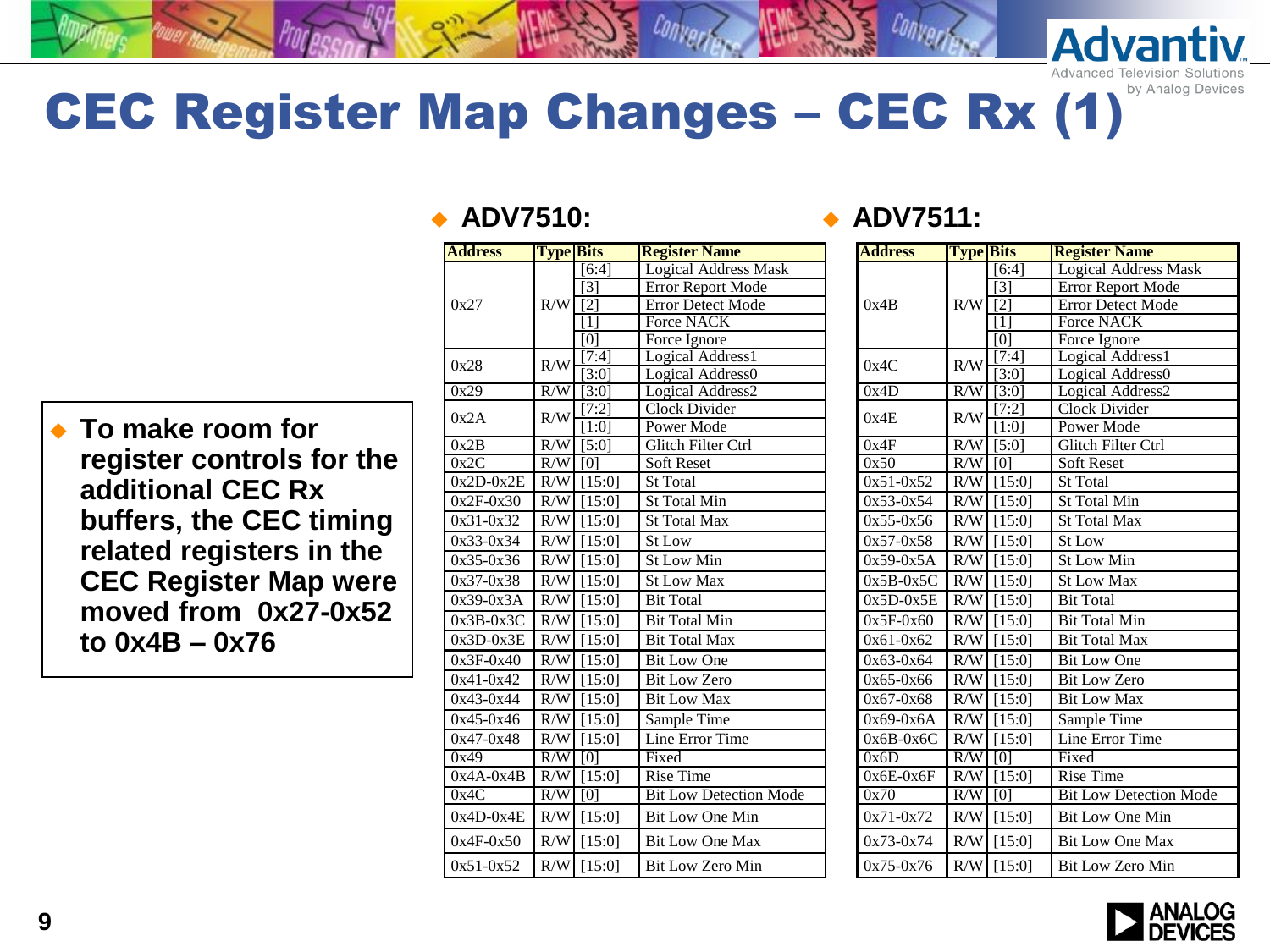# CEC Register Map Changes - CEC Rx (2)

- **2 new CEC Rx buffers have been added**
- **The 3 buffers are named 1, 2, and 3**
- **The Length, Header, and Data for buffer 1 are the same as the controls for the buffer on ADV7510 (0x15-0x25)**
	- **Added Message Length for buffers 2 and 3 (0x37[4:0] and 0x48[4:0])**
	- **Added Message Header for buffers 2 and 3 (0x27 and 0x38)**
	- **Added Message Data [14:0] for buffers 2 and 3 (0x28-0x36 and 0x39-47)**
		- **ADV7510 and ADV7511 (buffer 1 registers):**

| <b>Address</b> | <b>Type</b>    | <b>Bits</b> | <b>Register Name</b>       |  |
|----------------|----------------|-------------|----------------------------|--|
| 0x15           | R <sub>O</sub> | [7:0        | Rx Frame Header (Buffer 1) |  |
| 0x16           | R <sub>O</sub> | [7:0]       | Rx Frame Data0 (Buffer 1)  |  |
| 0x17           | R <sub>O</sub> | [7:0]       | Rx Frame Data1 (Buffer 1)  |  |
| 0x18           | R <sub>O</sub> | [7:0]       | Rx Frame Data 2 (Buffer 1) |  |
| 0x19           | RO.            | [7:0        | Rx Frame Data3 (Buffer 1)  |  |
| 0x1A           | R <sub>O</sub> | [7:0        | Rx Frame Data4 (Buffer 1)  |  |
| 0x1B           | R <sub>O</sub> | [7:0        | Rx Frame Data5 (Buffer 1)  |  |
| 0x1C           | R <sub>O</sub> | [7:0]       | Rx Frame Data6 (Buffer 1)  |  |
| 0x1D           | R <sub>O</sub> | [7:0]       | Rx Frame Data7 (Buffer 1)  |  |
| 0x1E           | R <sub>O</sub> | [7:0]       | Rx Frame Data8 (Buffer 1)  |  |
| 0x1F           | R <sub>O</sub> | [7:0]       | Rx Frame Data9 (Buffer 1)  |  |

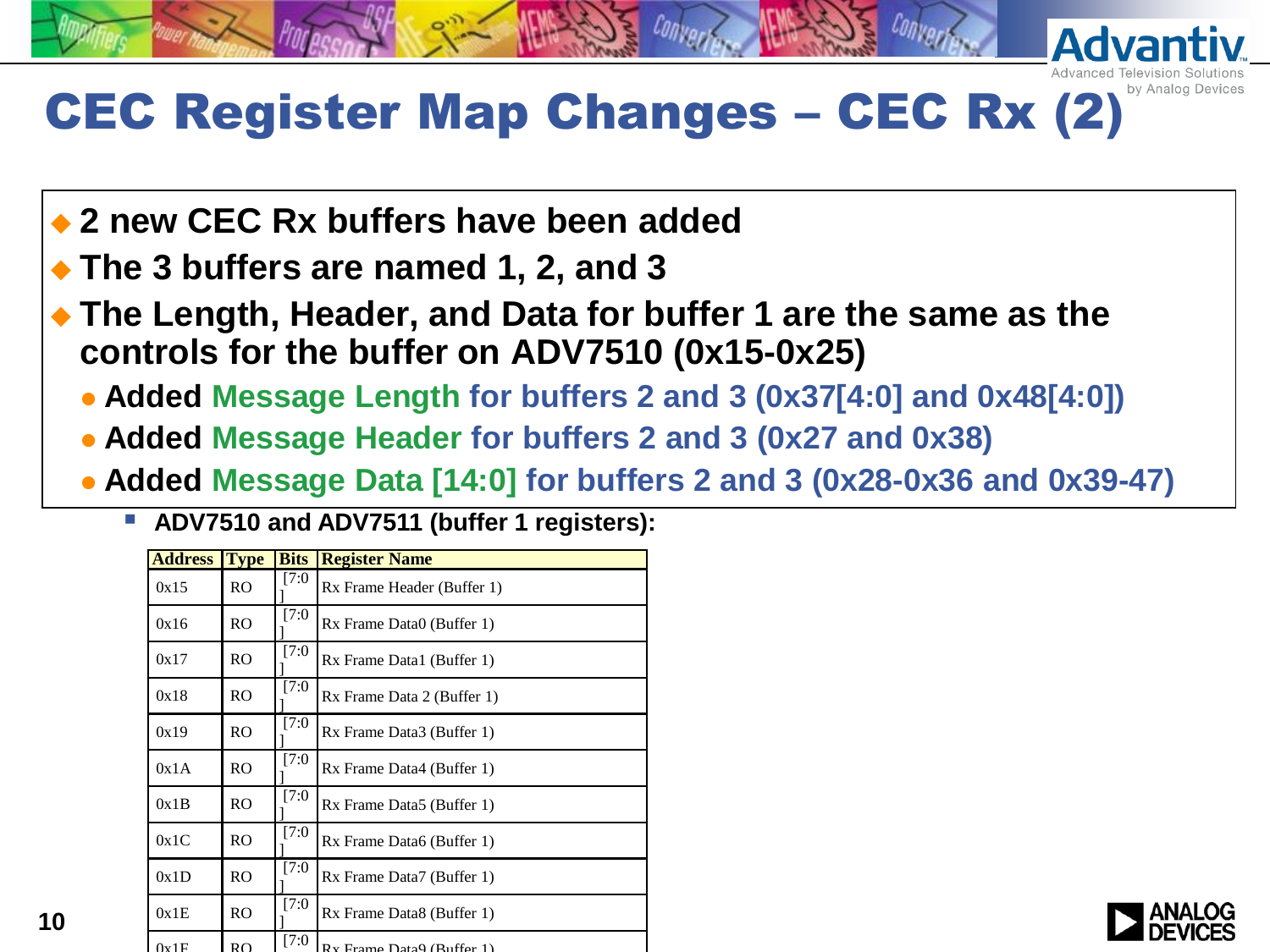# CEC Register Map Changes – CEC Rx (3)

#### **Added on ADV7511 (buffer 2 and buffer 3 registers):**

| <b>Address</b> | <b>Type</b>    | <b>Bits</b> | <b>Register Name</b>       |
|----------------|----------------|-------------|----------------------------|
| 0x27           | R <sub>O</sub> | [7:0]       | Rx Frame Header (Buffer 2) |
| 0x28           | RO.            | [7:0]       | Rx Frame Data0 (Buffer 2)  |
| 0x29           | RO.            | [7:0]       | Rx Frame Data1 (Buffer 2)  |
| 0x2A           | RO.            | [7:0]       | Rx Frame Data 2 (Buffer 2) |
| 0x2B           | RO.            | [7:0]       | Rx Frame Data3 (Buffer 2)  |
| 0x2C           | RO.            | [7:0]       | Rx Frame Data4 (Buffer 2)  |
| 0x2D           | RO.            | [7:0]       | Rx Frame Data5 (Buffer 2)  |
| 0x2E           | R <sub>O</sub> | [7:0]       | Rx Frame Data6 (Buffer 2)  |
| 0x2F           | R <sub>O</sub> | [7:0]       | Rx Frame Data7 (Buffer 2)  |
| 0x30           | R <sub>O</sub> | [7:0]       | Rx Frame Data8 (Buffer 2)  |
| 0x31           | RO.            | [7:0]       | Rx Frame Data9 (Buffer 2)  |
| 0x32           | R <sub>O</sub> | [7:0]       | Rx Frame Data10 (Buffer 2) |
| 0x33           | RO.            | [7:0]       | Rx Frame Data11 (Buffer 2) |
| 0x34           | RO.            | [7:0]       | Rx Frame Data12 (Buffer 2) |
| 0x35           | RO.            | [7:0]       | Rx Frame Data13 (Buffer 2) |
| 0x36           | RO.            | [7:0]       | Rx Frame Data14 (Buffer 2) |
| 0x37           | RO.            | [4:0]       | Rx Frame Length (Buffer 2) |

| <b>Address</b> | <b>Type</b>    | <b>Bits</b> | <b>Register Name</b>       |  |
|----------------|----------------|-------------|----------------------------|--|
| 0x38           | RO.            | [7:0]       | Rx Frame Header (Buffer 3) |  |
| 0x39           | R <sub>O</sub> | [7:0]       | Rx Frame Data0 (Buffer 3)  |  |
| 0x3A           | RO.            | [7:0]       | Rx Frame Data1 (Buffer 3)  |  |
| 0x3B           | RO.            | [7:0]       | Rx Frame Data 2 (Buffer 3) |  |
| 0x3C           | RO.            | [7:0]       | Rx Frame Data3 (Buffer 3)  |  |
| 0x3D           | RO.            | [7:0]       | Rx Frame Data4 (Buffer 3)  |  |
| 0x3E           | RO.            | [7:0]       | Rx Frame Data5 (Buffer 3)  |  |
| 0x3F           | RO.            | [7:0]       | Rx Frame Data6 (Buffer 3)  |  |
| 0x40           | R <sub>O</sub> | [7:0]       | Rx Frame Data7 (Buffer 3)  |  |
| 0x41           | R <sub>O</sub> | [7:0]       | Rx Frame Data8 (Buffer 3)  |  |
| 0x42           | R <sub>O</sub> | [7:0]       | Rx Frame Data9 (Buffer 3)  |  |
| 0x43           | R <sub>O</sub> | [7:0]       | Rx Frame Data10 (Buffer 3) |  |
| 0x44           | R <sub>O</sub> | [7:0]       | Rx Frame Data11 (Buffer 3) |  |
| 0x45           | RO.            | [7:0]       | Rx Frame Data12 (Buffer 3) |  |
| 0x46           | R <sub>O</sub> | [7:0]       | Rx Frame Data13 (Buffer 3) |  |
| 0x47           | RO.            | [7:0]       | Rx Frame Data14 (Buffer 3) |  |
| 0x48           | RO.            | [4:0]       | Rx Frame Length (Buffer 3) |  |



**Advant** 

by Analog Devices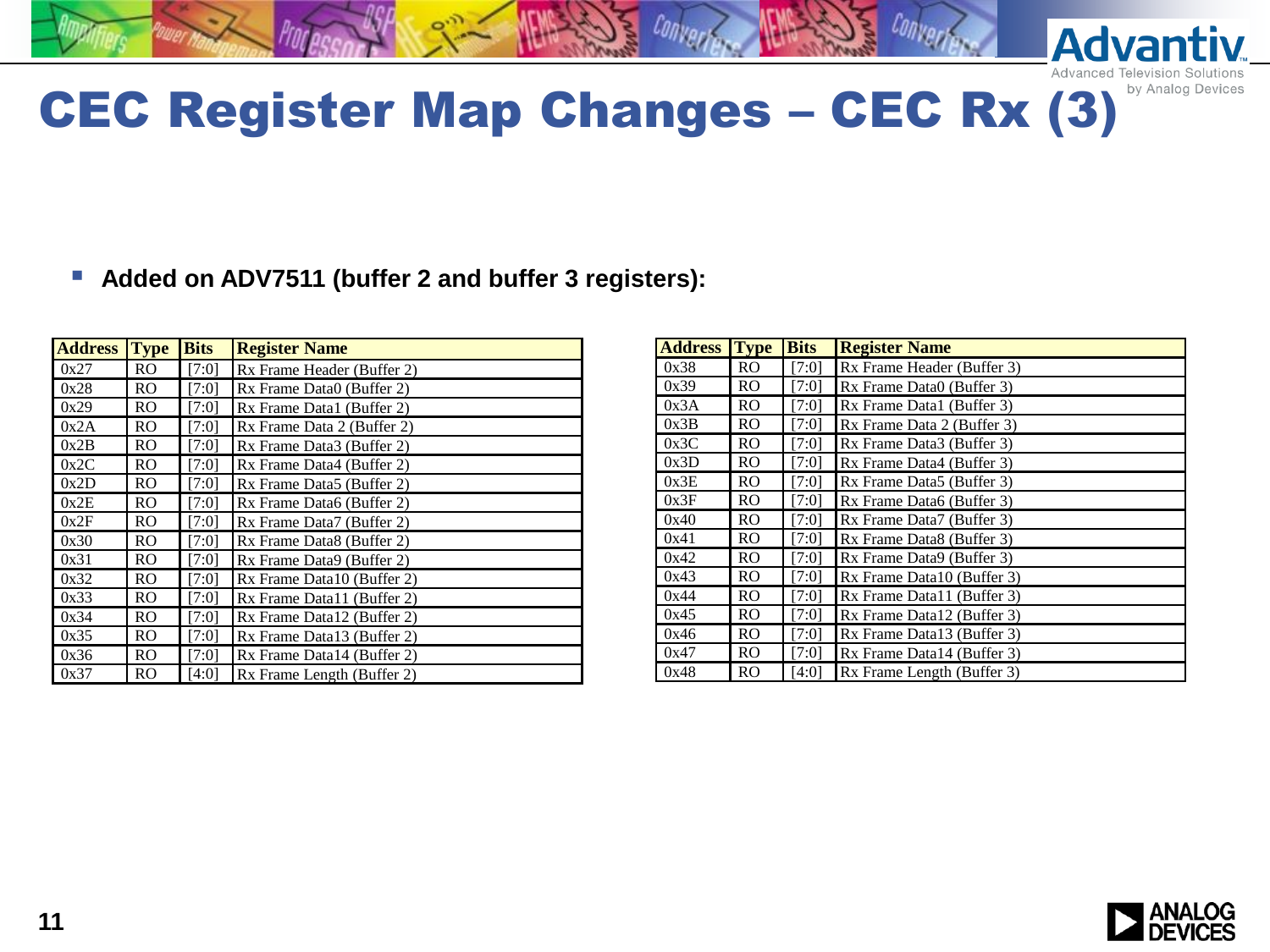# CEC Register Map Changes - CEC Rx (4)

- **The Rx Enable bit was also removed (R0x26[0])**
	- **The ADV7511's CEC Rx is ready to receive messages upon power-up**
- **Added three 2-bit Time Stamp registers for Buffers 3, 2, and 1 (0x26[5:4],0x26[3:2],0x26[1:0])**
	- **Specifies the order in which the message in the current buffer was received relative to the other buffers**
		- $\triangle$  00 no valid message
		- $\div$  01 first received of current buffered messages
		- $\triangle$  10 second received of current buffered messages
		- $\triangle$  11 third received of current buffered messages

#### **Added on ADV7511:**

| <b>Address</b> Type |     | <b>Bits</b> | <b>Register Name</b>   |
|---------------------|-----|-------------|------------------------|
|                     |     | [5:4]       | <b>Rx</b> 3 Time Stamp |
| 0x26                | R/W | [3:2]       | <b>Rx 2 Time Stamp</b> |
|                     |     | [1:0]       | <b>Rx</b> 1 Time Stamp |

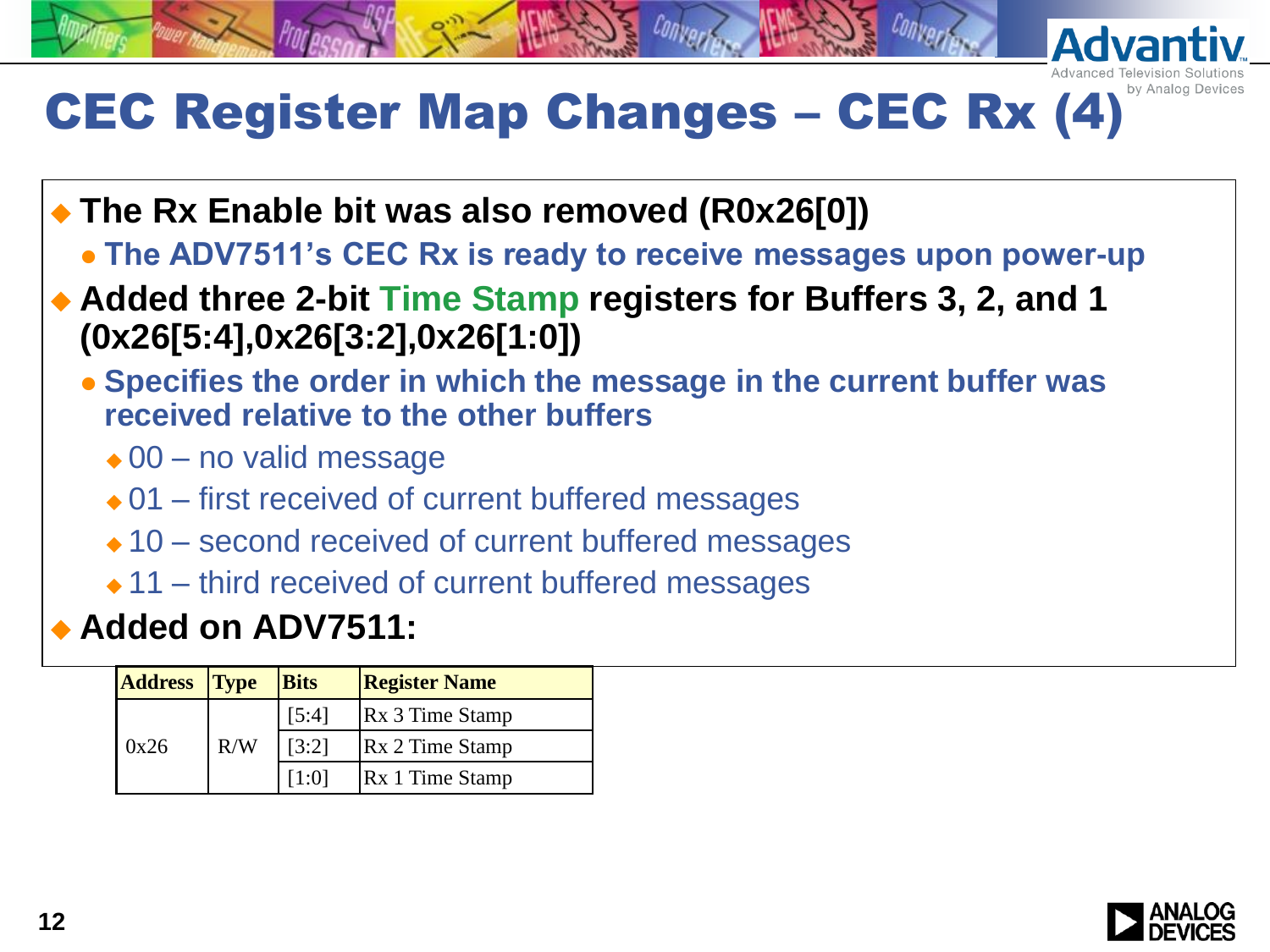# CEC Register Map Changes - CEC Rx (5)

- **Added Rx Ready (0x49[2], 0x49[1], and 0x49[0]) and Clear Rx Ready (0x4A[2], 0x4A[1], and 0x4A[0]) for buffers 3, 2, and 1**
	- **Status register and clearing register for available messages**
- **Added Use All Buffers (0x4A[3])**
	- **Selects between 1 message buffering and 3 message buffering mode**
		- **Added on ADV7511:**

| <b>Address</b> | <b>Type</b> | <b>Bits</b> | <b>Register Name</b> |
|----------------|-------------|-------------|----------------------|
|                |             | $[2]$       | Rx 3 Ready           |
| 0x49           | R/W         | $[1]$       | Rx 2 Ready           |
|                |             | [0]         | Rx 1 Ready           |
|                | R/W         | $[3]$       | Use All Buffers      |
| 0x4A           |             | $[2]$       | Clear Rx 3 Ready     |
|                |             | $[1]$       | Clear Rx 2 Ready     |
|                |             | [0]         | Clear Rx 1 Ready     |

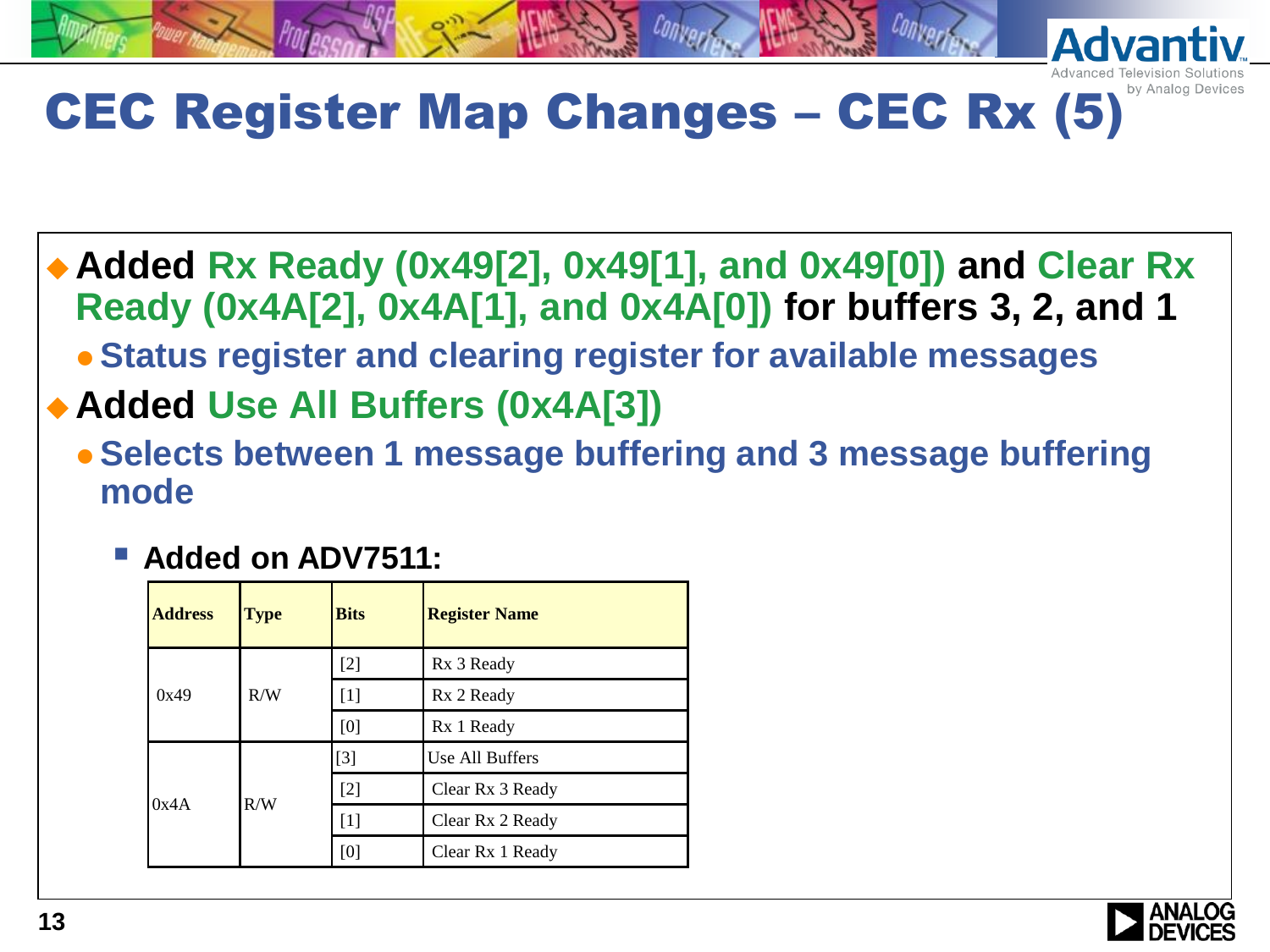

#### CEC Register Map Changes – Op Code Interrupts

- ◆ Added eight one byte "Wake Up Op Code" registers (0x77 **0x7E)**
	- **These registers set op codes to trigger interrupts (found in register 0x92 and 0x93 of the main register map)**
	- **Standard CEC op codes requiring a response are the default**
	- **The user can customize the op codes using I2C writes**

#### **Added on ADV7511 (CEC Map):**

| <b>Address</b> | <b>Type</b>    | <b>Bits</b> | <b>Register Name</b> |
|----------------|----------------|-------------|----------------------|
| 0x77           | R <sub>O</sub> | [7:0]       | Wake Up Op Code 1    |
| 0x78           | <b>RO</b>      | [7:0]       | Wake Up Op Code 2    |
| 0x79           | R <sub>O</sub> | [7:0]       | Wake Up Op Code 3    |
| 0x7A           | R <sub>O</sub> | [7:0]       | Wake Up Op Code 4    |
| 0x7B           | R <sub>O</sub> | [7:0]       | Wake Up Op Code 5    |
| 0x7C           | R <sub>O</sub> | [7:0]       | Wake Up Op Code 6    |
| 0x7D           | R <sub>O</sub> | [7:0]       | Wake Up Op Code 7    |
| 0x7E           | R <sub>O</sub> | [7:0]       | Wake Up Op Code 8    |

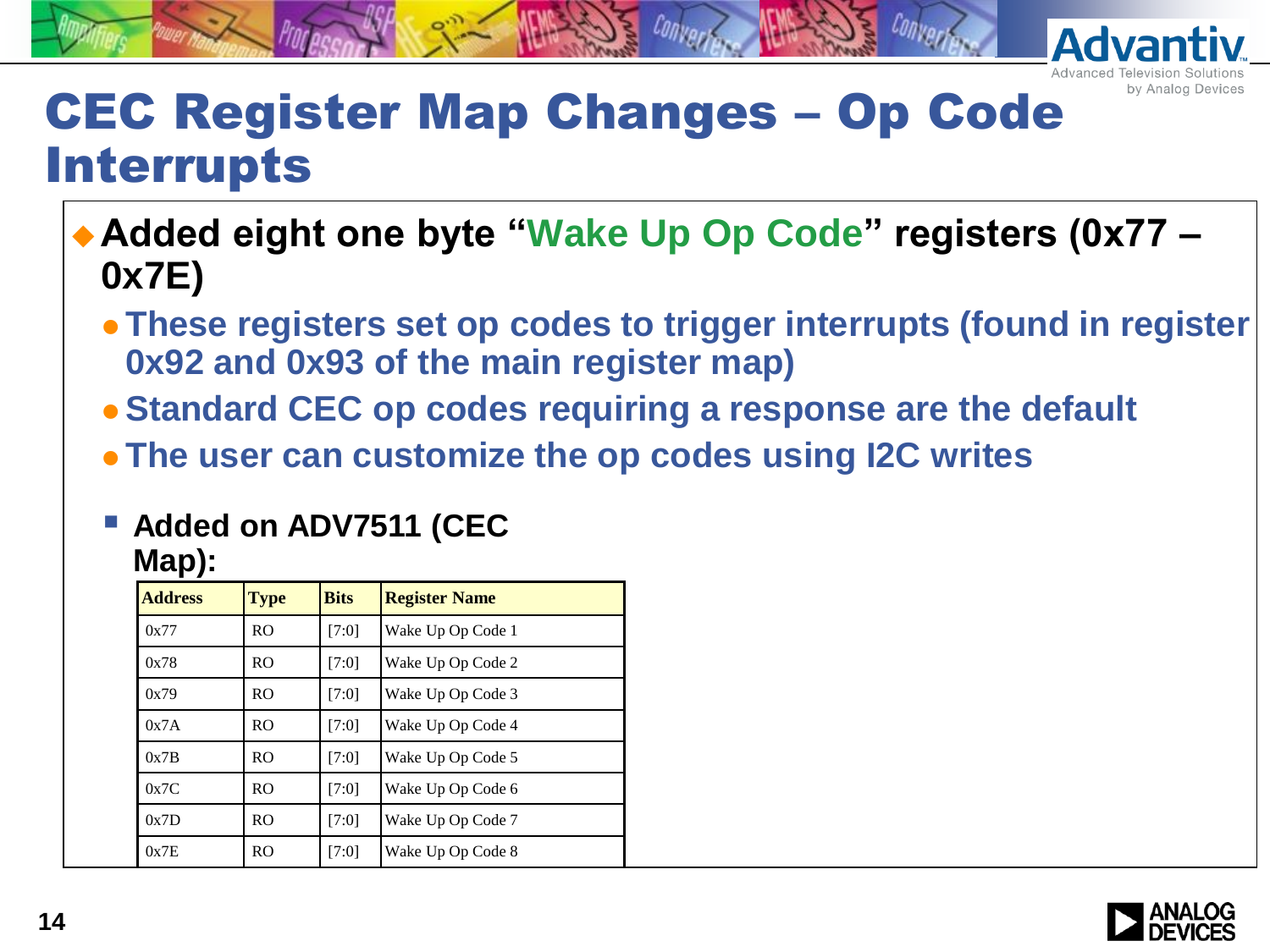

**Adva** 

# Main Register Map Changes (for CEC)

#### **CEC Interrupt Registers**

- **Added Interrupt Enables for Opcode Wakeup (0x92)**
- **Added Interrupts for Opcode Wakeup (0x93)**
- **Added Interrupt Enables for Rx Ready 2-0 (0x95[2:0])**
- **Added Interrupts for Rx Ready 2-0 (0x97[2:0])**

 **Added on ADV7511 (Main Map):**

| <b>Address</b> | <b>Type</b> | <b>Bits</b> | <b>Register Name</b>               |
|----------------|-------------|-------------|------------------------------------|
|                |             | $[7]$       | Wake Up Op Code 1 Interrupt Enable |
|                |             | [6]         | Wake Up Op Code 2 Interrupt Enable |
|                |             | $[5]$       | Wake Up Op Code 3 Interrupt Enable |
| 0x92           | R/W         | $[4]$       | Wake Up Op Code 4 Interrupt Enable |
|                |             | $[3]$       | Wake Up Op Code 5 Interrupt Enable |
|                |             | $[2]$       | Wake Up Op Code 6 Interrupt Enable |
|                |             | $[1]$       | Wake Up Op Code 7 Interrupt Enable |
|                |             | [0]         | Wake Up Op Code 8 Interrupt Enable |
|                |             | $[7]$       | Wake Up Op Code 1 Interrupt        |
|                | R/W         | [6]         | Wake Up Op Code 2 Interrupt        |
|                |             | $[5]$       | Wake Up Op Code 3 Interrupt        |
| 0x93           |             | $[4]$       | Wake Up Op Code 4 Interrupt        |
|                |             | $[3]$       | Wake Up Op Code 5 Interrupt        |
|                |             | $[2]$       | Wake Up Op Code 6 Interrupt        |
|                |             | $[1]$       | Wake Up Op Code 7 Interrupt        |
|                |             | [0]         | Wake Up Op Code 8 Interrupt        |
|                |             | $[2]$       | Rx Ready 3 Interrupt Enable        |
| 0x95           | R/W         | $[1]$       | Rx Ready 2 Interrupt Enable        |
|                |             | [0]         | Rx Ready 1 Interrupt Enable        |
|                |             | $[2]$       | Rx Ready 3 Interrupt               |
| 0x97           | R/W         | $[1]$       | Rx Ready 2 Interrupt               |
|                |             | [0]         | Rx Ready 1 Interrupt               |

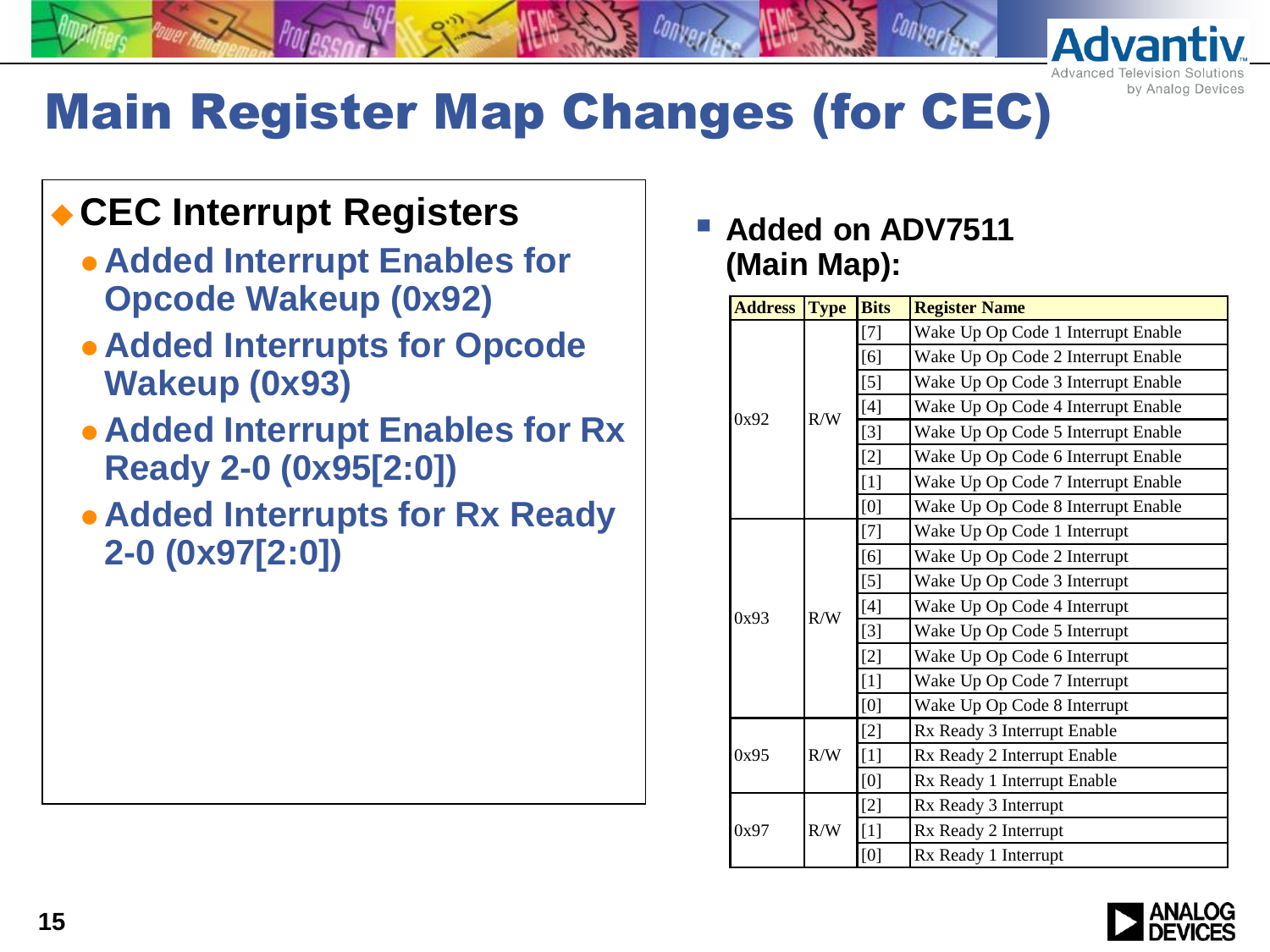

# CEC CDC HPD and Arbitration

- ◆ In HDMI 1.4, special rules for CDC message arbitration were **defined**
- **ADV7511 can either enable or disable this special arbitration using CDC Arbitration Enable Register 0x7F[7] in the CEC Register Map**
- **Added HPD Control Register 0xD6[7:6] in the Main Register Map**
	- **00 = HPD is from both HPD pin and CDC HPD**
	- **01 = HPD is from CDC HPD**
	- **10 = HPD is from HPD pin**
	- **11 = HPD is always high**

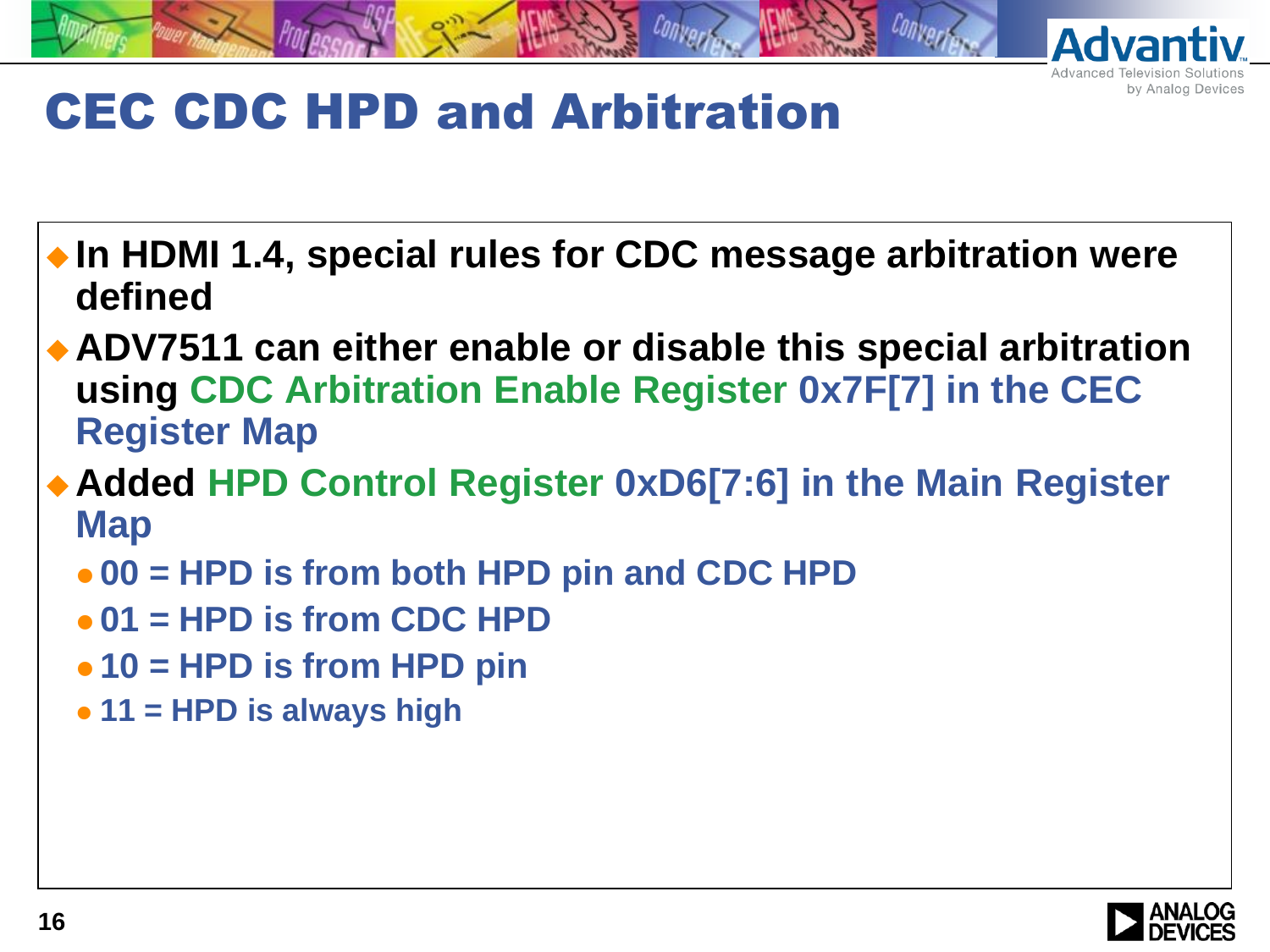

#### CEC CDC HPD and Arbitration

#### **New Registers in CEC Map**

| <b>Address</b> | <b>Type</b> | <b>Bits</b> | <b>Default</b><br>Value | Register<br><b>Name</b>             | <b>Function</b>                                                                                                                                               |
|----------------|-------------|-------------|-------------------------|-------------------------------------|---------------------------------------------------------------------------------------------------------------------------------------------------------------|
| 0x7F           | R/W         | $[7]$       | $1******$               | <b>CDC</b><br>Arbitration<br>Enable | Controls whether to do special CDC<br>messsage arbitration upon receiving CDC<br>messsage<br>$1 =$ enable<br>$0 =$ disable                                    |
|                |             | [6]         | *1******                | CDC HPD<br>Response<br>Enable       | Controls whether to toggle internal HPD<br>signals when receving CDC HPD messsage<br>$1 =$ enable<br>$0 =$ disable                                            |
| 0x80           | R/W         | [15:0]      | 00000000                | <b>CEC</b><br>Physical<br>Address   | Physical address of CEC device                                                                                                                                |
| 0x81           |             |             | 00000000                |                                     |                                                                                                                                                               |
| 0x82           | R/W         | [7:0]       | 00000001                | CDC HPD<br><b>Timer Count</b>       | Controls the time CDC HPD stays low when<br>receiving CDC HPD toggle message.<br>HPD low = CDC HPD Timer Count *<br>CEC_CLK.<br>CEC_CLK is 760KHz by default. |
| 0x83           | RO.         | $[7]$       | $0******$               | CDC HPD                             | HPD signal from CEC interface                                                                                                                                 |

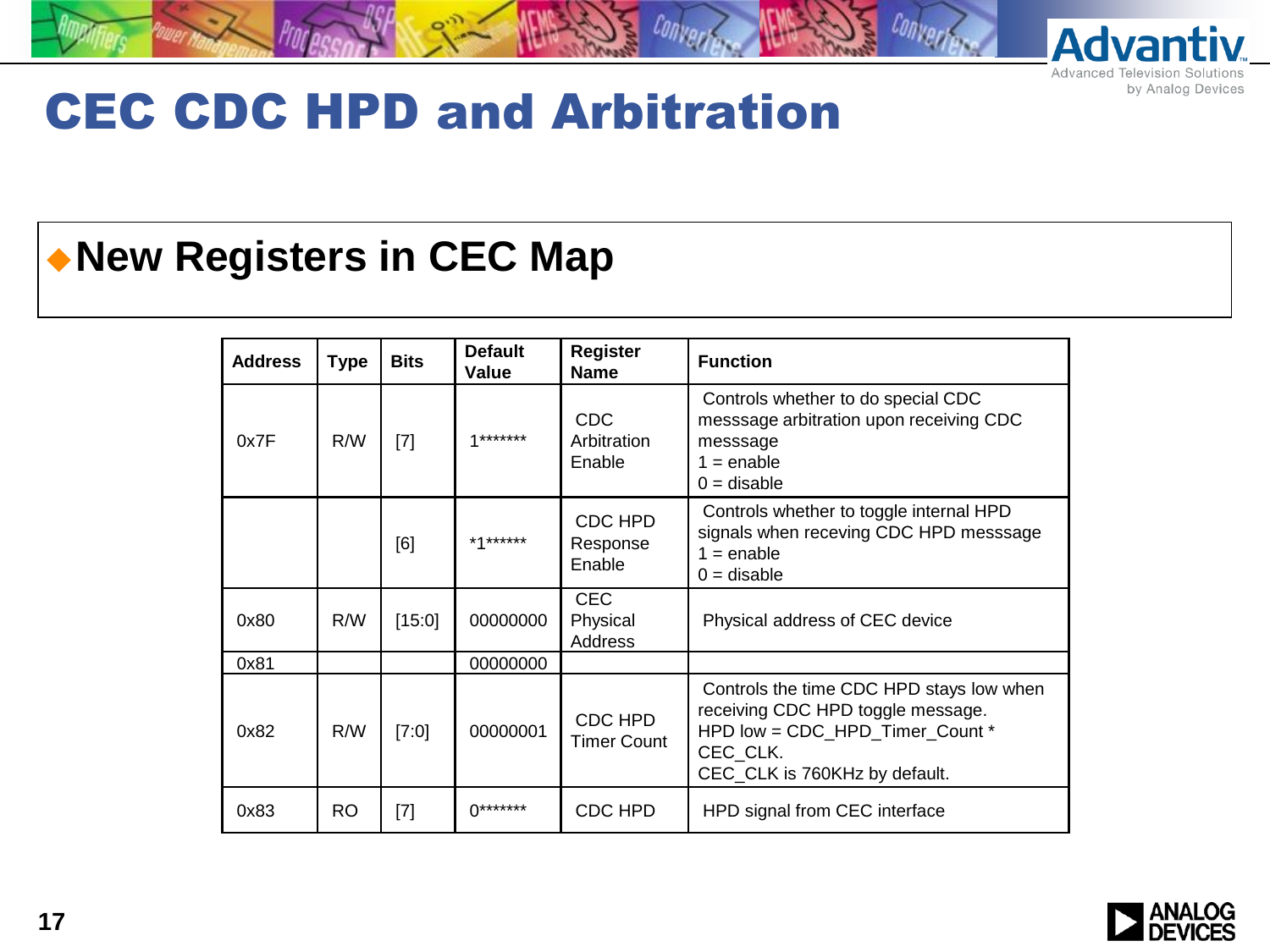

#### HDCP Adjustments Added

- **Delay can be controlled throughout each step of the HDCP authentication procedure**
- **New Registers**
	- **HDCP Ri Checking Frequency 0xFC[7:6]**
	- **HDCP Ri Checking Position Delay 0xFC[5:3]**
	- **HDCP BCAPS Read Delay 0xFC[2:0]**
	- **HDCP An Write Delay 0xFD[7:5]**
	- **HDCP AKSV Write Delay 0xFD[4:2]**
	- **HDCP Start Delay 0xFE[7:5]**

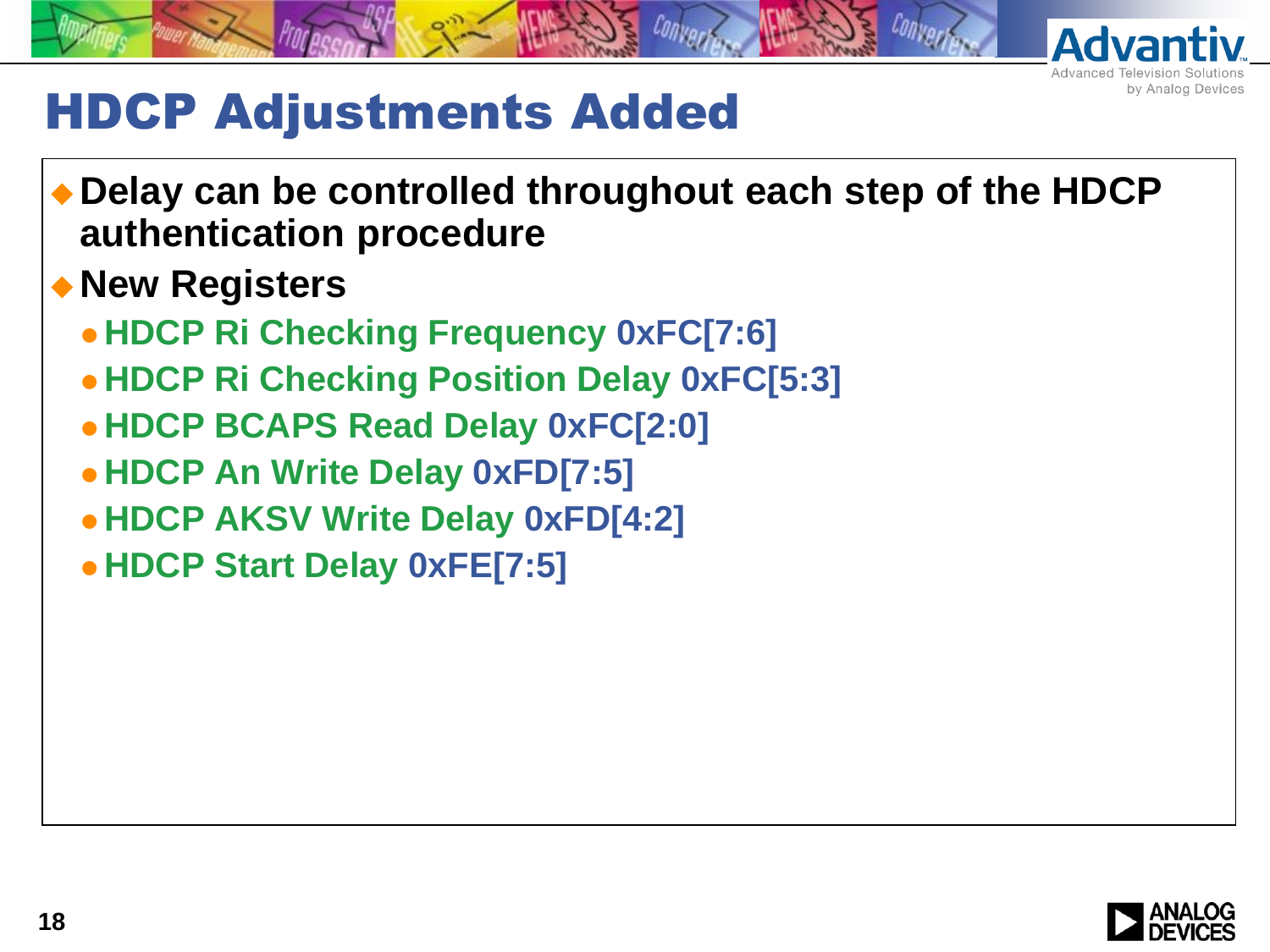

#### HDCP New Registers

| <b>Address</b> | <b>Type</b> | <b>Bits</b> | <b>Default Value</b> | <b>Register Name</b>    | <b>Function</b>                                            |
|----------------|-------------|-------------|----------------------|-------------------------|------------------------------------------------------------|
| 0xFC           | R/W         | [7:6]       | $00******$           | Ri Checking             | Ri Checking Freqyency                                      |
|                |             |             |                      | Freqyency               | $00 = 128$ frames                                          |
|                |             |             |                      |                         | $10 = 64$ frames                                           |
|                |             |             |                      |                         | $10 = 32$ frames                                           |
|                |             |             |                      |                         | $11 = 16$ frames                                           |
|                |             | [5:3]       | **000***             | Ri Checking Position    | Ri Checking Position Delay in Units of Hsync               |
|                |             |             |                      | Delay                   | $0 = no$ delay                                             |
|                |             |             |                      |                         | $1 = 8$ Hsyncs                                             |
|                |             |             |                      |                         | $2 = 16$ Hsyncs                                            |
|                |             |             |                      |                         | $3 = 32$ Hsyncs                                            |
|                |             |             |                      |                         | $4 = 64$ Hsyncs                                            |
|                |             |             |                      |                         | $5 = 128$ Hsyncs                                           |
|                |             |             |                      |                         | $6 = 256$ Hsyncs                                           |
|                |             |             |                      |                         | $7 = 512$ Hsycns                                           |
|                |             | [2:0]       | *****000             | <b>BCAPS Read Delay</b> | Delay Between Reading of BKSV and BCAPs                    |
|                |             |             |                      |                         | $000 = no$ delay                                           |
|                |             |             |                      |                         | $001 = 1ms$                                                |
|                |             |             |                      |                         | $010 = 2ms$                                                |
|                |             |             |                      |                         | $011 = 5ms$                                                |
|                |             |             |                      |                         | $100 = 10ms$                                               |
|                |             |             |                      |                         | $101 = 25ms$                                               |
|                |             |             |                      |                         | $110 = 50$ ms                                              |
|                |             |             |                      |                         | $111 = 100ms$                                              |
| 0xFD           | R/W         | $[7:5]$     | $000***$             | An Write Delay          | Delay Between Reading of BCAPS and Writing of An           |
|                |             |             |                      |                         | $000 = no$ delay                                           |
|                |             |             |                      |                         | $001 = 1ms$                                                |
|                |             |             |                      |                         | $010 = 2ms$                                                |
|                |             |             |                      |                         |                                                            |
|                |             |             |                      |                         | $011 = 5ms$                                                |
|                |             |             |                      |                         | $100 = 10ms$                                               |
|                |             |             |                      |                         | $101 = 25ms$                                               |
|                |             |             |                      |                         | $110 = 50$ ms                                              |
|                |             |             |                      |                         | $111 = 100ms$                                              |
|                |             | [4:2]       | ***000**             | <b>ASKV Write Delay</b> | Delay Between Writing of An and Writing of AKSV            |
|                |             |             |                      |                         | $000 = no$ delay                                           |
|                |             |             |                      |                         | $001 = 1ms$                                                |
|                |             |             |                      |                         | $010 = 2ms$                                                |
|                |             |             |                      |                         | $011 = 5ms$                                                |
|                |             |             |                      |                         | $100 = 10ms$                                               |
|                |             |             |                      |                         | $101 = 25ms$                                               |
|                |             |             |                      |                         | $110 = 50$ ms                                              |
|                |             |             |                      |                         | $111 = 100ms$                                              |
| 0xFE           | R/W         | $[7:5]$     | 000*****             | <b>HDCP Start Delay</b> | Delay Between Setting Enable HDCP Register 0xAF[7] = 1 and |
|                |             |             |                      |                         | Reading of BKSV                                            |
|                |             |             |                      |                         | $000 = no$ delay                                           |
|                |             |             |                      |                         | $001 = 1ms$                                                |
|                |             |             |                      |                         | $010 = 2ms$                                                |
|                |             |             |                      |                         | $011 = 5ms$                                                |
|                |             |             |                      |                         | $100 = 10ms$                                               |
|                |             |             |                      |                         | $101 = 25ms$                                               |
|                |             |             |                      |                         | $110 = 50$ ms                                              |
|                |             |             |                      |                         | $111 = 100ms$                                              |
|                |             |             |                      |                         |                                                            |

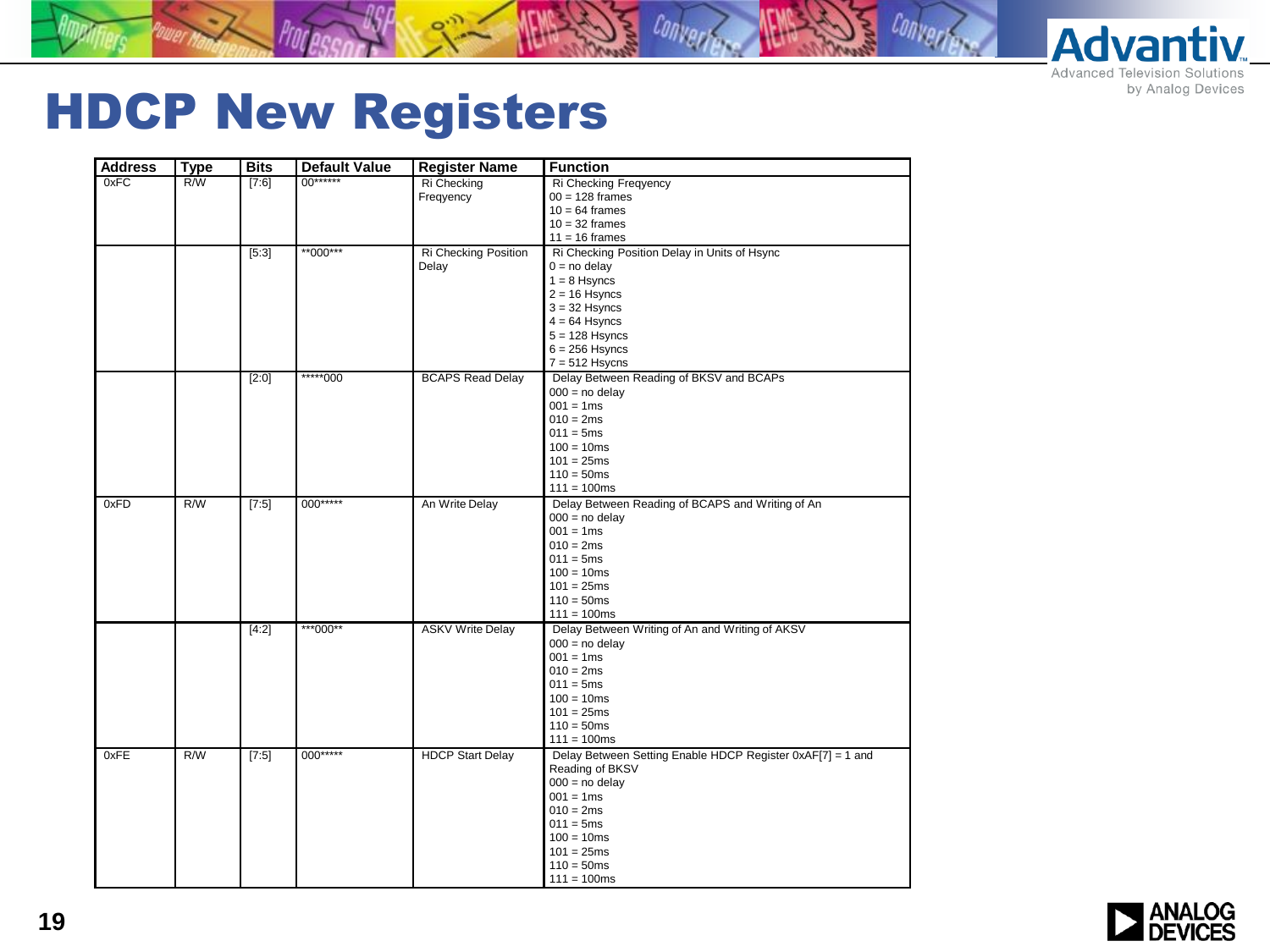

# CSC and Packet Update Feature

- **To avoid sending partially updated packets, a packet update features has been added for CSC and all HDMI packets**
- **The packet/CSC update bit should be set to 1 before updating registers related to the packet or CSC, then set to 0 when updating is complete**
- **CSC**
	- **Added CSC Coefficient Update register –0x1A[5]**
	- **The CSC Coefficient Update includes timing control to ensure that the coefficients are updated during the blanking period**
		- ◆ Does not include the "scaling factor" bits (R0x18[6:5]) changes to these bits take effect immediately

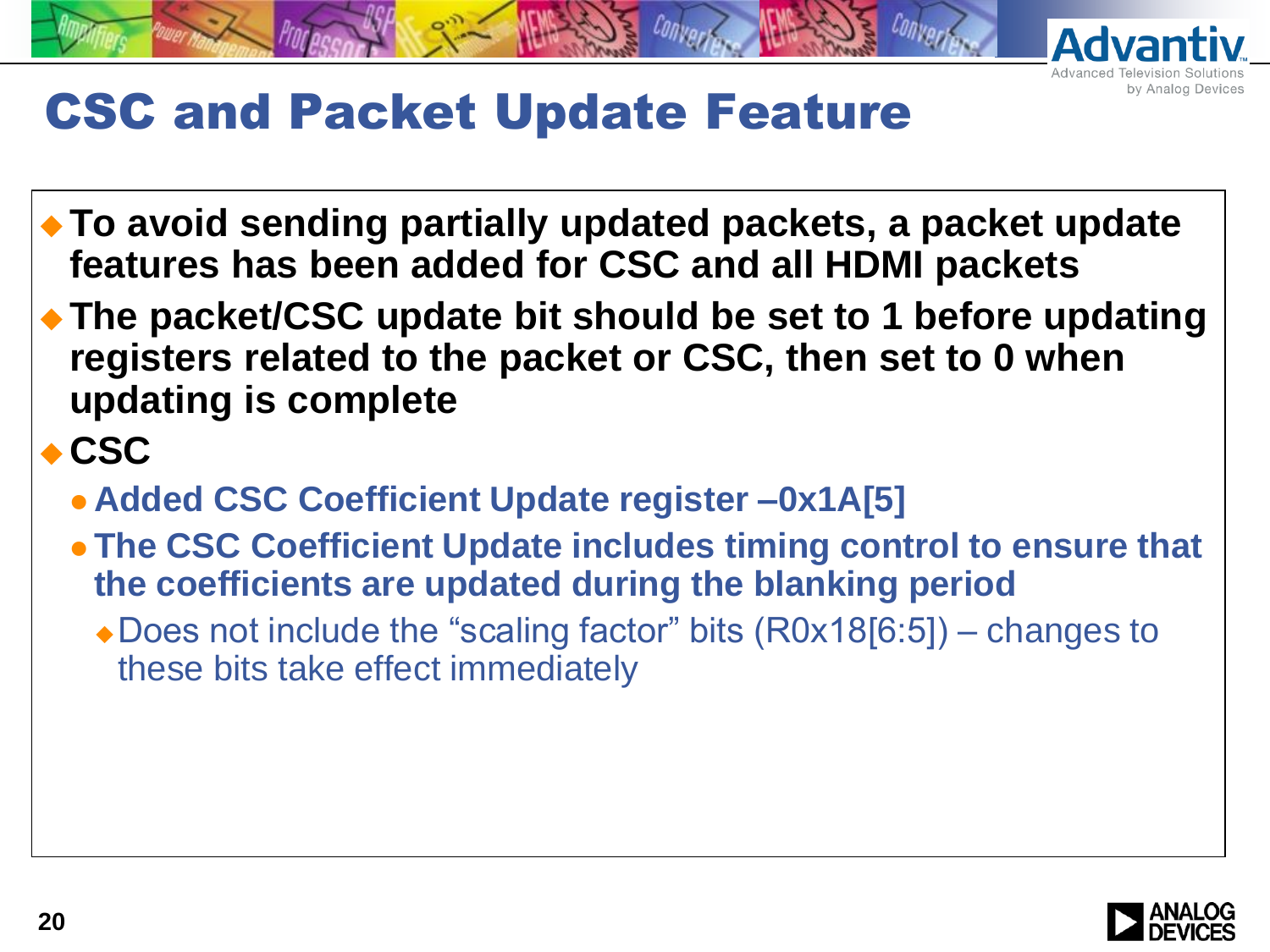

# CSC and Packet Update Feature

#### **Note: Since Packet Update Memory is shared, only one packet can use the feature at one time**

| <b>Packet Type</b>                       | <b>Control Bits</b>          |
|------------------------------------------|------------------------------|
| <b>AVI InfoFrame</b>                     | Main map 0x4A[6]             |
| <b>Audio InfoFrame</b>                   | Main Map 0x4A[5]             |
| <b>General Control Packet</b>            | Main Map 0x4A[4]             |
| <b>Source Product Description Packet</b> | Packet Memory 0x1F[7]        |
| <b>MPEG InfoFrame</b>                    | Packet Memory 0x3F[7]        |
| <b>Audio Content Protection Packet</b>   | Packet Memory 0x5F[7]        |
| <b>ISRC 1 Packet</b>                     | Packet Memory 0x7F[7]        |
| <b>ISRC 2 Packet</b>                     | Packet Memory 0x9F[7]        |
| <b>Gamut Metadata Packet</b>             | <b>Packet Memory 0xBF[7]</b> |
| <b>Spare Packet 1</b>                    | Packet Memory 0xDF[7]        |
| <b>Spare Packet 2</b>                    | <b>Packet Memory 0xFF[7]</b> |

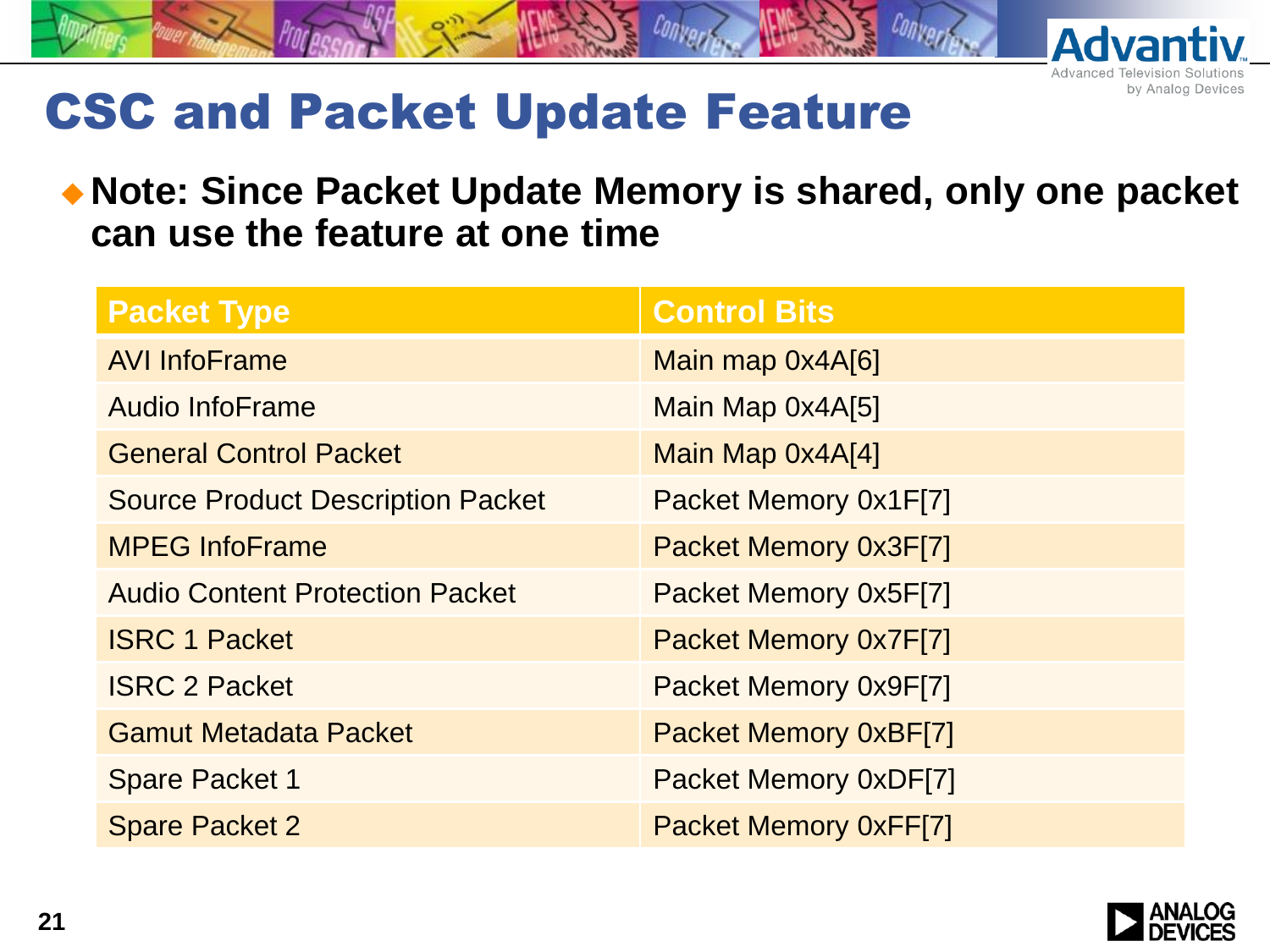

# Video Input Detection

**Added Low Refresh Rate (VID Detection) – Register 0xFB[2:1]**

- **00 = Non Low Refresh Rate**
- $\bullet$  01 = 24Hz
- **10 = 25Hz**
- **11 = 30Hz**

#### **Removed Low Refresh Rate Video Register (0x48[7])**

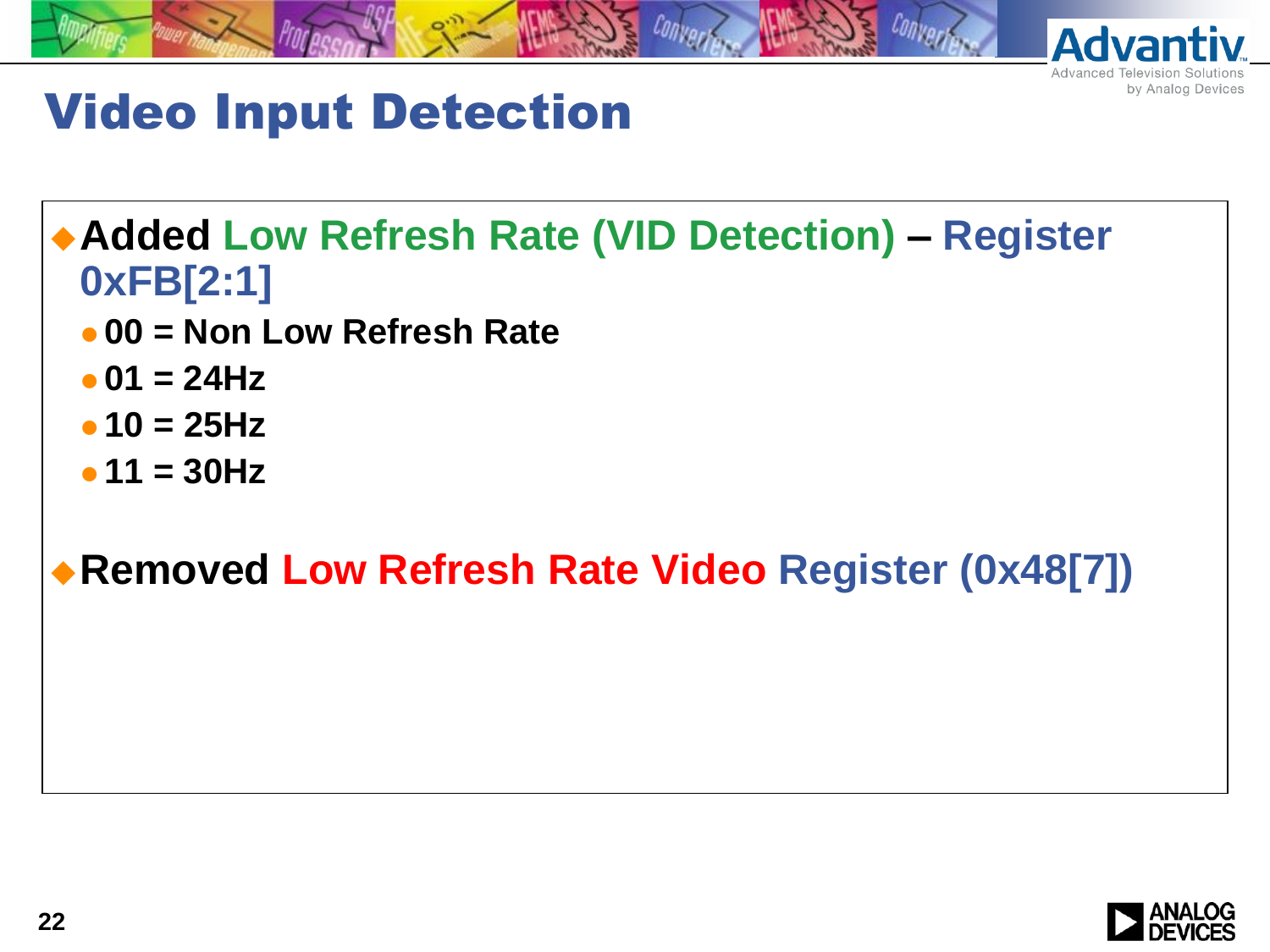

### Video Data Range Clipping

#### **Video Data Range Clipping registers were moved from 0x53- 0x5A in the CEC map to 0xC0-0xC7 in the CEC Map**

#### **ADV7510**

| <b>Address</b> | <b>Type</b> | <b>Bits</b> | <b>Default</b><br>Value | <b>Register Name</b> | <b>Function</b>                                  |
|----------------|-------------|-------------|-------------------------|----------------------|--------------------------------------------------|
| 0x53           | R/W         | [11:0]      | ****0000                | Y or RGB             | Minumum value for Y or RGB for video data        |
|                |             |             |                         | Minimum              | clipping.                                        |
| 0x54           |             |             | 00000000                |                      |                                                  |
| 0x55           | R/W         | [11:0]      | ****1111                | Y or RGB             | Maximum value for Y or RGB for video data        |
|                |             |             |                         | Maximum              | clipping.                                        |
| 0x56           |             |             | 11111111                |                      |                                                  |
| 0x57           | R/W         | 11:01       | ****0000                | CbCr Minimum         | Minimum value for Cb/Cr for video data clipping  |
| 0x58           |             |             | 00000000                |                      |                                                  |
| 0x59           | R/W         | 11:01       | ****1111                | CbCr Maximum         | Maximum value for Cb/Cr for video data clipping. |

**ADV7511**

| <b>Address</b> | Type | <b>Bits</b> | <b>Default</b><br>Value | <b>Register Name</b> | <b>Function</b>                                  |
|----------------|------|-------------|-------------------------|----------------------|--------------------------------------------------|
| 0xC0           | R/W  | [11:0]      | ****0000                | Y or RGB             | Minumum value for Y or RGB for video data        |
|                |      |             |                         | <b>Minimum</b>       | clipping.                                        |
| 0xC1           |      |             | 00000000                |                      |                                                  |
| 0xC2           | R/W  | [11:0]      | ****1111                | Y or RGB             | Maximum value for Y or RGB for video data        |
|                |      |             |                         | Maximum              | clipping.                                        |
| 0xC3           |      |             | 11111111                |                      |                                                  |
| 0xC4           | R/W  | [11:0]      | ****0000                | <b>CbCr Minimum</b>  | Minimum value for Cb/Cr for video data clipping  |
| 0xC5           |      |             | 00000000                |                      |                                                  |
| 0xC6           | R/W  | 11:01       | ****1111                | <b>CbCr Maximum</b>  | Maximum value for Cb/Cr for video data clipping. |

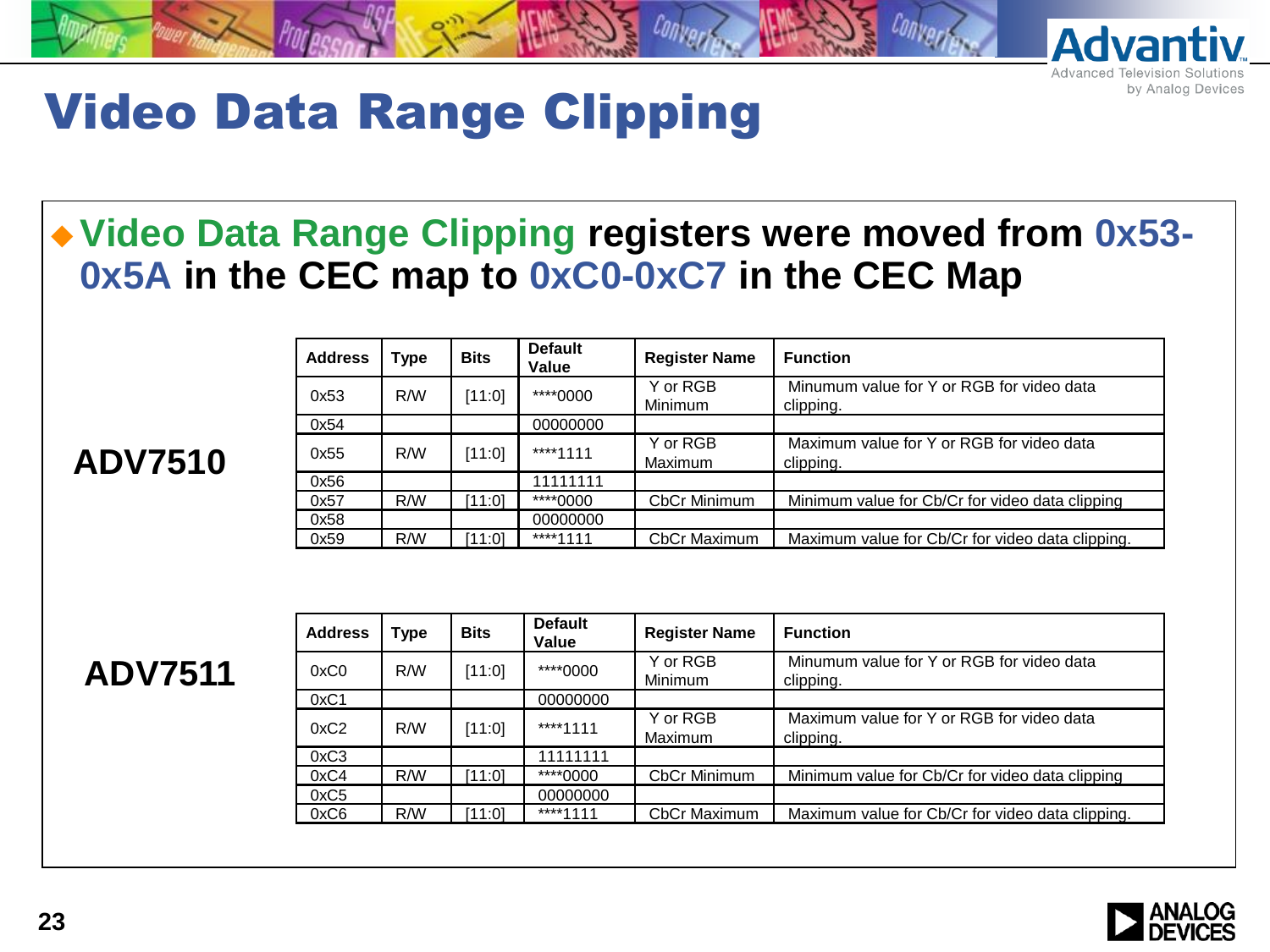

#### Miscellaneous Changes

#### **Chip ID**

**Added Chip ID 0xF5-0xF6 = 0x7511**

**Added Chip ID Suffix 0xF7 = 0x00**

#### **Added TMDS Clock Inversion bit 0xDE[3]**

| <b>Address</b> | <b>Type</b> | <b>Bits</b> | <b>Default Value</b> | <b>Register Name</b>        | <b>Function</b>                                                                     |
|----------------|-------------|-------------|----------------------|-----------------------------|-------------------------------------------------------------------------------------|
| 0xDE           | R/W         | $[3]$       | $***$ $\wedge$ $***$ | <b>TMDS Clock Inversion</b> | <b>TMDS Clock Inversion</b><br>$0 = Normal$ TMDS Clock<br>$1 =$ Inverted TMDS Clock |

#### **Added Internal HPD Pull-down Resistor**

 **Allows user to remove recommended 10k pull-down Controlled by register 0xE0[0]**

| Address | $T$ <sub>V</sub> pe | <b>Bits</b> | <b>Default Value</b> | <b>Register Name</b> | <b>Function</b>                                                                                    |
|---------|---------------------|-------------|----------------------|----------------------|----------------------------------------------------------------------------------------------------|
| 0xE0    | R/W                 | [0]         | $******+*$ 0         | <b>HPD Pull Down</b> | <b>HPD Pull Down</b><br>$0 =$ No Internal HPD Pulldown<br>1 = Weak Internal HDP Pulldown<br>Active |